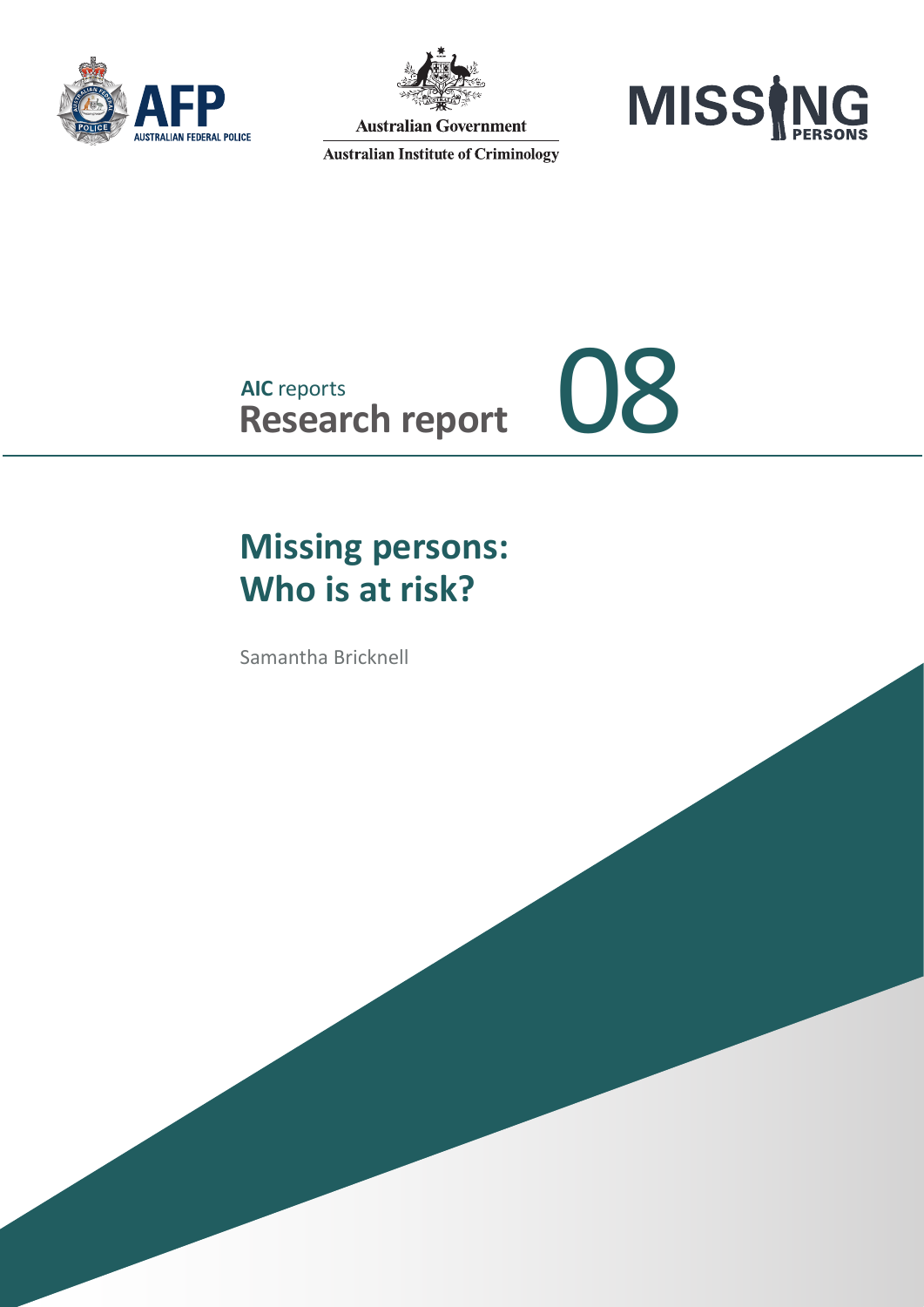© Australian Institute of Criminology 2017

ISSN (Online) 2206-7280

Apart from any fair dealing for the purpose of private study, research, criticism or review, as permitted under the *Copyright Act 1968* (Cth), no part of this publication may in any form or by any means (electronic, mechanical, microcopying, photocopying, recording or otherwise) be reproduced, stored in a retrieval system or transmitted without prior written permission. Inquiries should be addressed to the publisher.

Published by the Australian Institute of Criminology GPO Box 1936 Canberra ACT 2601 Tel: (02) 6268 7166 Email: front.desk@aic.gov.au Website: aic.gov.au

Please note: Minor revisions are occasionally made to publications after release. The online versions available on the AIC website will always include any revisions.

All publications in the Research Report series are subject to peer review–either through a double-blind peer review process, or through stakeholder peer review. This report was subject to double-blind peer review.

**Disclaimer**: This research report does not necessarily reflect the policy position of the Australian Government.

General editor: Dr Rick Brown, Deputy Director, Australian Institute of Criminology

Edited and typeset by the Australian Institute of Criminology

A full list of publications in the AIC Reports series can be found on the Australian Institute of Criminology website at **aic.gov.au**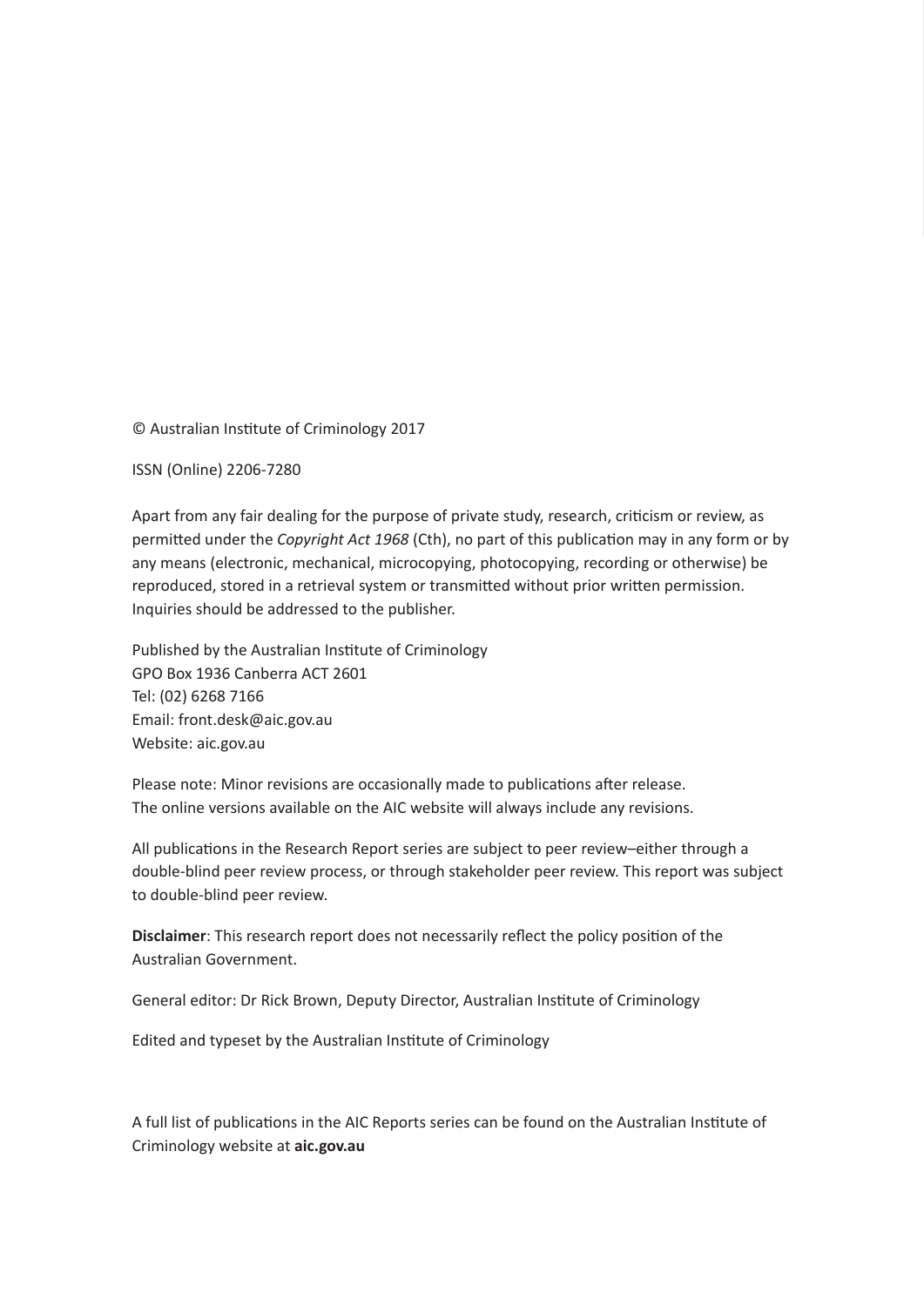## Contents

| <b>Introduction</b>                                                                                                                                                                                                                  |
|--------------------------------------------------------------------------------------------------------------------------------------------------------------------------------------------------------------------------------------|
|                                                                                                                                                                                                                                      |
| <b>Methods</b>                                                                                                                                                                                                                       |
|                                                                                                                                                                                                                                      |
| The classification of missing persons                                                                                                                                                                                                |
| Lost-Missing-Murdered manufactured and the settlem and the settlem and settlem and settlem and settlem and set                                                                                                                       |
|                                                                                                                                                                                                                                      |
| Missing persons in Australia-a 2015 snapshot manufactured and the Missing persons in Australia-a 2015 snapshot                                                                                                                       |
| The application of risk and measurement of vulnerability <b>Fig. 19 and 19 and 19 and 19 and 19 and 19 and 19 and 19 and 19 and 19 and 19 and 19 and 19 and 19 and 19 and 19 and 19 and 19 and 19 and 19 and 19 and 19 and 19 an</b> |
| Police risk assessment manufactured and control of the control of the control of the control of the control of the control of the control of the control of the control of the control of the control of the control of the co       |
|                                                                                                                                                                                                                                      |
| <b>Discussion</b>                                                                                                                                                                                                                    |
| <b>Recommendations</b>                                                                                                                                                                                                               |
| Risk assessment                                                                                                                                                                                                                      |
|                                                                                                                                                                                                                                      |
| <b>Conclusion</b>                                                                                                                                                                                                                    |
| 37<br><b>References</b>                                                                                                                                                                                                              |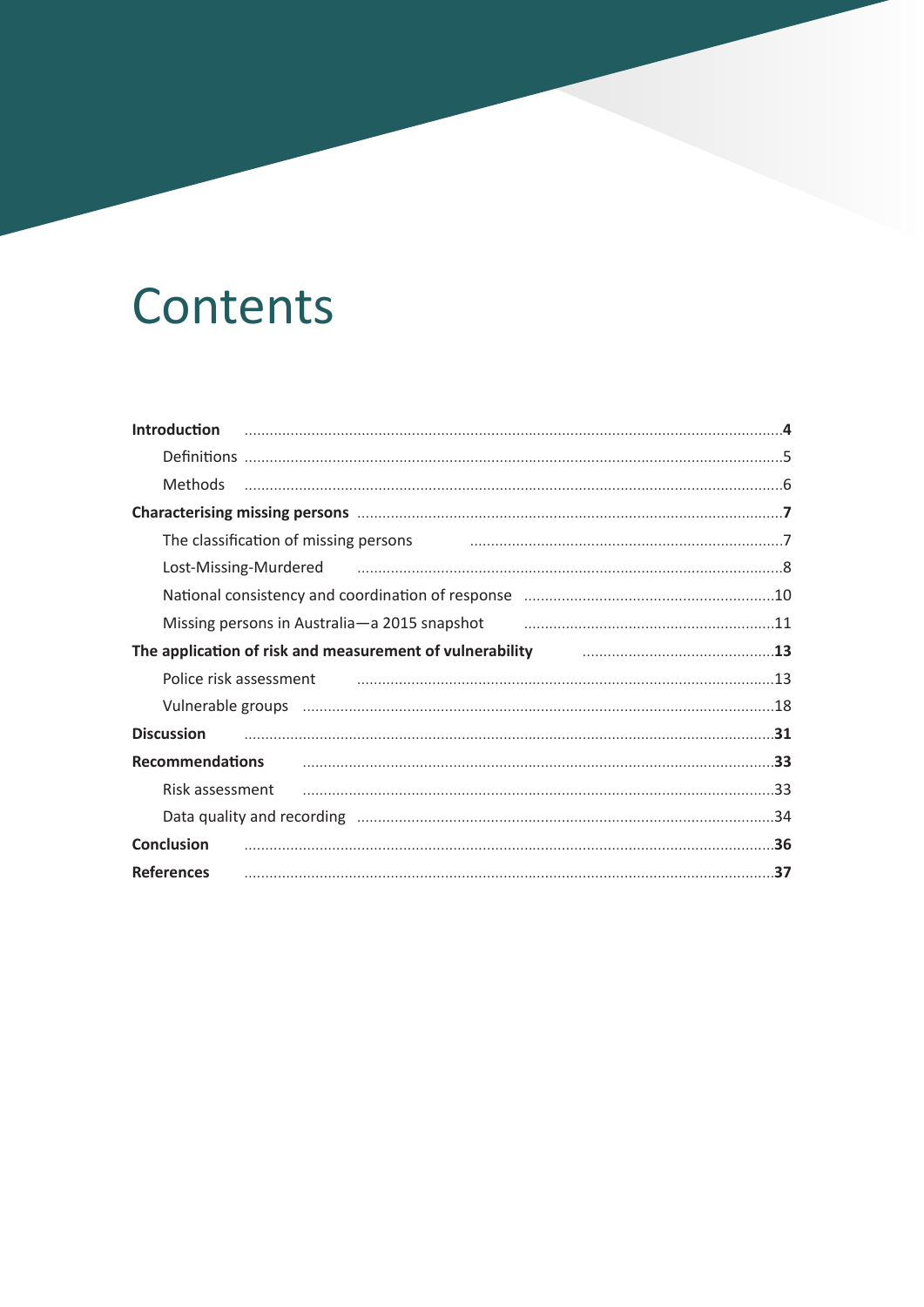## Introduction

Between 2008 and 2015, over 305,000 missing persons reports were made to Australian state and territory police, with an average 38,159 reports each year over this time period (Bricknell & Renshaw 2016). Despite the numbers reported missing, there is still a limited understanding of the phenomenon, in particular the susceptibility among different population groups to go missing and the risk of harm while the person is missing. Most of the missing person research to date has focused on children and young people (see, for example, Biehal & Wade 1999; Hill et al. 2014; Patterson 2007), particularly the latter, who are consistently over-represented in the missing person population (Bricknell & Renshaw 2016; Henderson, Henderson & Kiernan 2000; James, Anderson & Putt 2008; National Crime Agency & UK Missing Persons Bureau 2014; Sedlak et al. 2002; Tarling & Burrows 2004). There has been much less attention on missing adults, other than descriptions of general characteristics such as age, gender and ethnic background and some examination of outcomes.

In 2008 the Australian Institute of Criminology (AIC) released a comprehensive study on missing persons in Australia, which presented national data on at-risk groups and identified best practice related to prevention, early intervention, referral processes and support services (James, Anderson & Putt 2008). This report followed an earlier AIC study that examined the incidence and impact of missing person events (Henderson & Henderson 1998). The current study, commissioned by the National Missing Persons Coordination Centre (NMPCC) of the Australian Federal Police, updates missing person statistics (first published in Bricknell and Renshaw 2016) and describes the extent to which known risk factors correlate with categories of missing persons.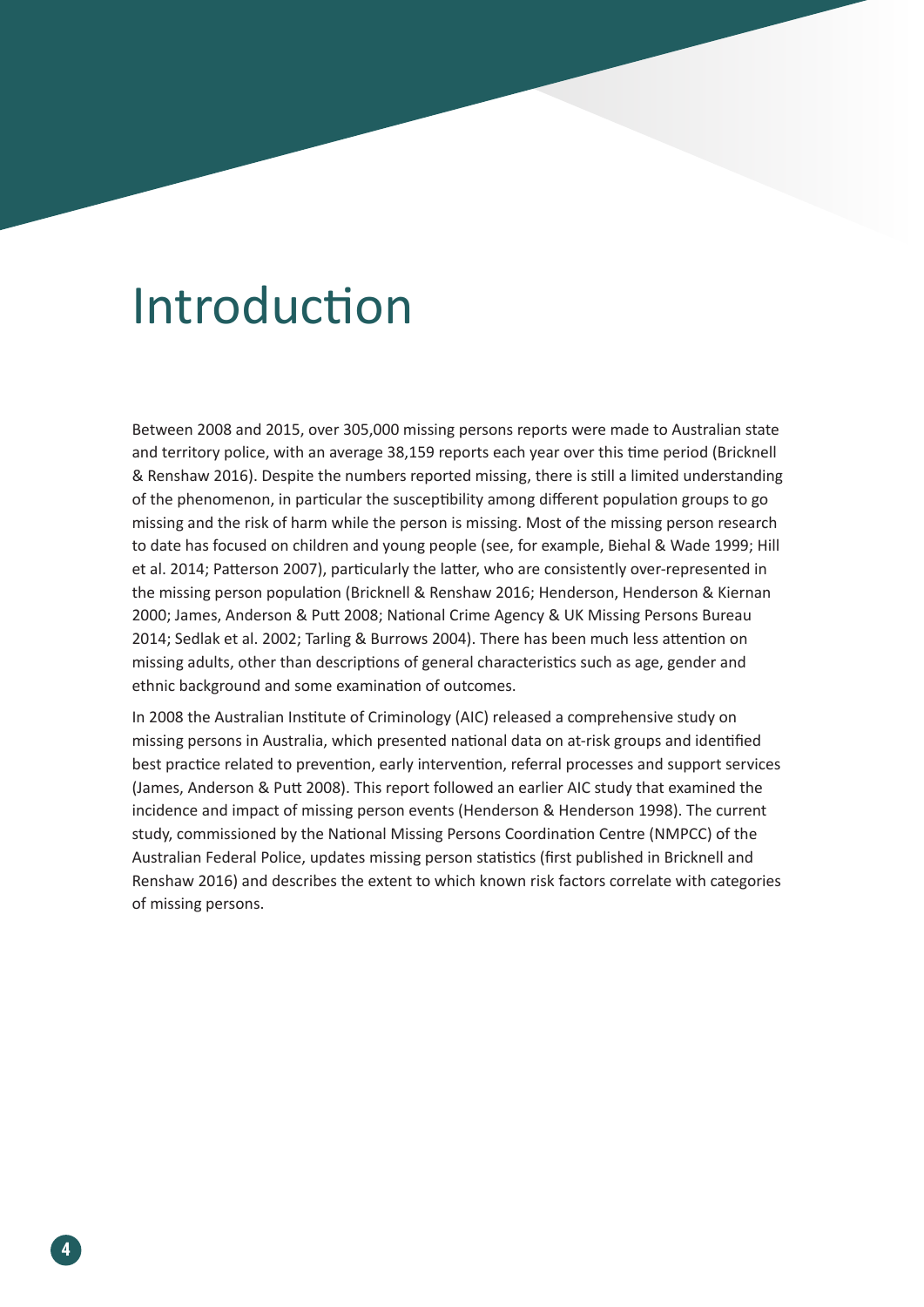## **Definitions**

A missing person is defined in Australia as:

Anyone who is reported missing to police, whose whereabouts are unknown, and there are fears for the safety or concern for the welfare of that person (NMPCC n.p.)

State and territory police have implemented their own operational definition of a missing person based on the national statement. Each definition emphasises the dual conditions of whereabouts being unknown and genuine concerns for safety and welfare existing.

Police services also employ additional operational terms to describe specific categories of persons otherwise missing. The category 'Absent' is used in some jurisdictions to record persons whose whereabouts are unknown but whose circumstances indicate there are no serious concerns for either the safety or welfare of the person in question. 'Absconder' is a general term applied in some jurisdictions to persons who are reported absent or missing from a health or care facility (such as a hospital, mental health care facility or aged care facility) or wards of the state absent or missing from out-of-home care.

The Australian definition of a missing person also includes a person, deceased or living, who comes into contact with police but whose identity is unknown.

'Long-term missing' refers to persons who remain missing after a sustained period of time. The standard definition of a long-term missing person in Australia refers to those missing for more than three months.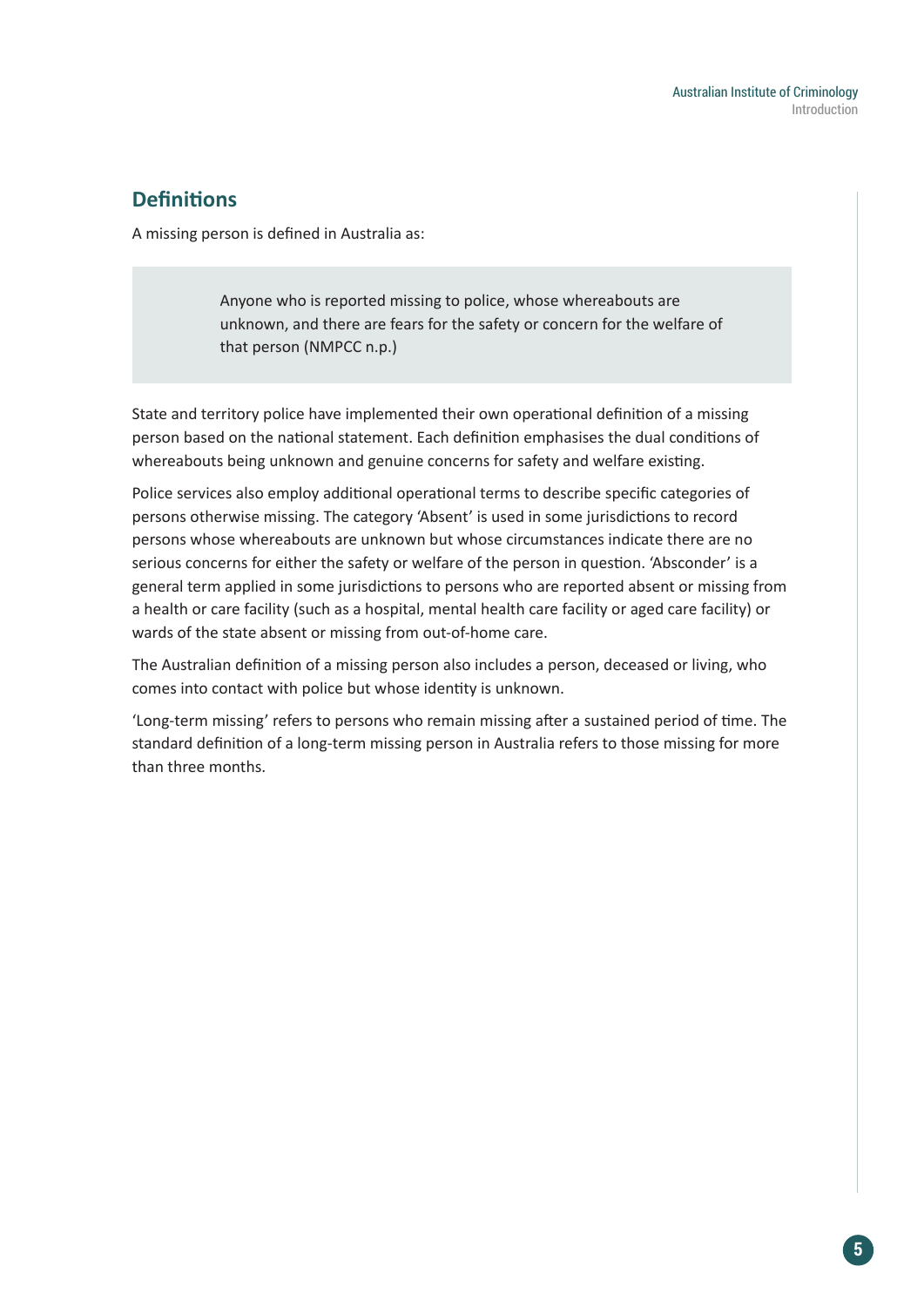## **Methods**

The study was confined to the collection of quantitative and qualitative data from Australian state and territory police and Commonwealth government agencies, with reference to the Australian and international missing persons literature.

### *Quantitative data*

Only police data were collected for the purposes of this study. Australian state and territory police provided data for the years 2007 to 2015 against an established data collection form developed by the NMPCC. The data collection form was revised to include additional data items that had not been previously collected by the NMPCC, although most jurisdictions were unable to populate these data items. Data quality was highly variable and affected the time series coverage and comprehensiveness of the final data collection. Specific data issues identified related to inconsistency in definitions of key data items, jurisdictional differences in data recording practices and jurisdictional variation in the data items recorded or provided to the study.

Six of the eight jurisdictions provided aggregate data against the data item list and two jurisdictions provided unit record data. The predominance of aggregate data in the data collection substantially restricted the types of analyses that could be undertaken, limiting the study to basic descriptive statistics. Only unit record data from Queensland and the Northern Territory could be interrogated more fully, although these data were not provided using the agreed data items. Similar limitations with police data were described by James, Anderson and Putt (2008). The current status of the data inhibits exploration of research questions that have been investigated in the international literature.

#### *Qualitative data*

Twelve semi-structured interviews were conducted with representative officers from the eight state and territory police services responsible for missing person cases and personnel from the Australian Federal Police (AFP), Attorney-General's Department, Department of Foreign Affairs and Trade and International Social Service Australia. The interviews were led by personnel from the NMPCC with AIC research staff in attendance. Each agency was asked to describe current agency knowledge about specific groups at risk of going missing, evidence for changes in vulnerability status (including emerging vulnerable groups) and the adoption of new operational or investigative procedures. Interviews were audio recorded with the permission of interview subjects.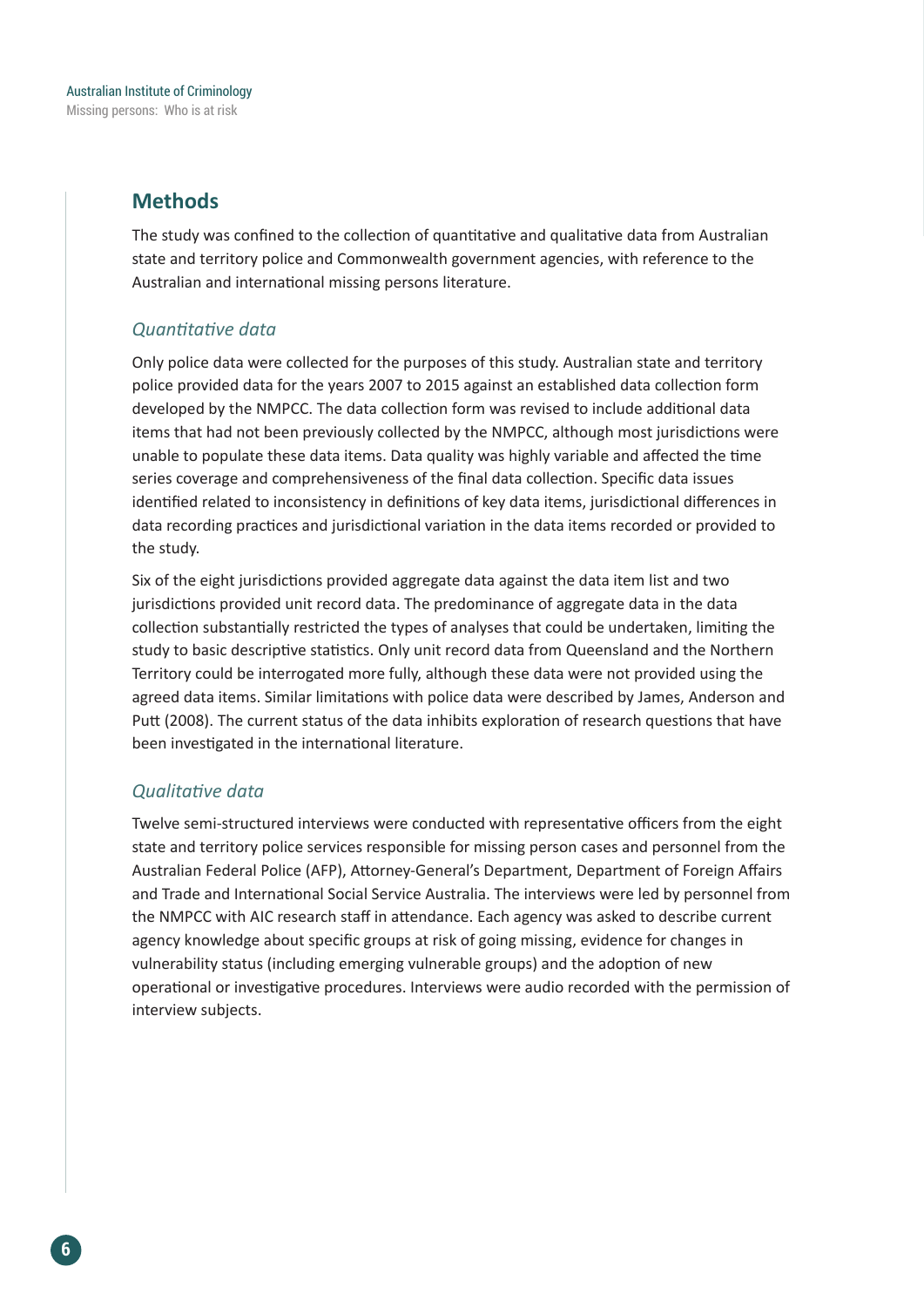## Characterising missing persons

### **The classification of missing persons**

Multiple classification systems have been developed to categorise missing persons and operationalise responses. An often-cited classification is the missing continuum developed by Biehal, Mitchell and Wade (2003). The act of going missing is defined as 'a break in contact which either the missing person or someone else defines as missing' (Biehal, Mitchell & Wade 2003: 2) and which may be intentional or unintentional.

Persons who go missing intentionally comprise two primary groups: those who decide to leave and those who drift (Biehal, Mitchell & Wade 2003). The former group includes individuals who resolve to leave and do not tell family or close affiliates of that decision. Such individuals may choose to go missing because of family, financial or related tensions and/or because of their mental health status (for example, they decide to leave to commit suicide). The second group those who drifted—refers to people who do not consciously choose to break contact but nonetheless make the decision to move away or not come back. Biehal, Mitchell and Wade (2003: 3) describe this loss of contact as 'less purposeful' and relates to individuals who depart or follow a transient lifestyle and do not have the need, inclination or thought to tell others they are leaving.

Towards the other end of the missing continuum are the 'unintentional missing'. The unintentional missing comprise those who have wandered, become lost or are otherwise unaware they are missing, such as persons with dementia or an intellectual disability or those who are reported lost after a significant event (eg a natural disaster) or during recreational pursuits (eg bushwalking, fishing). It also includes the 'forced missing'—the missing murdered and other victims of crime taken against their will.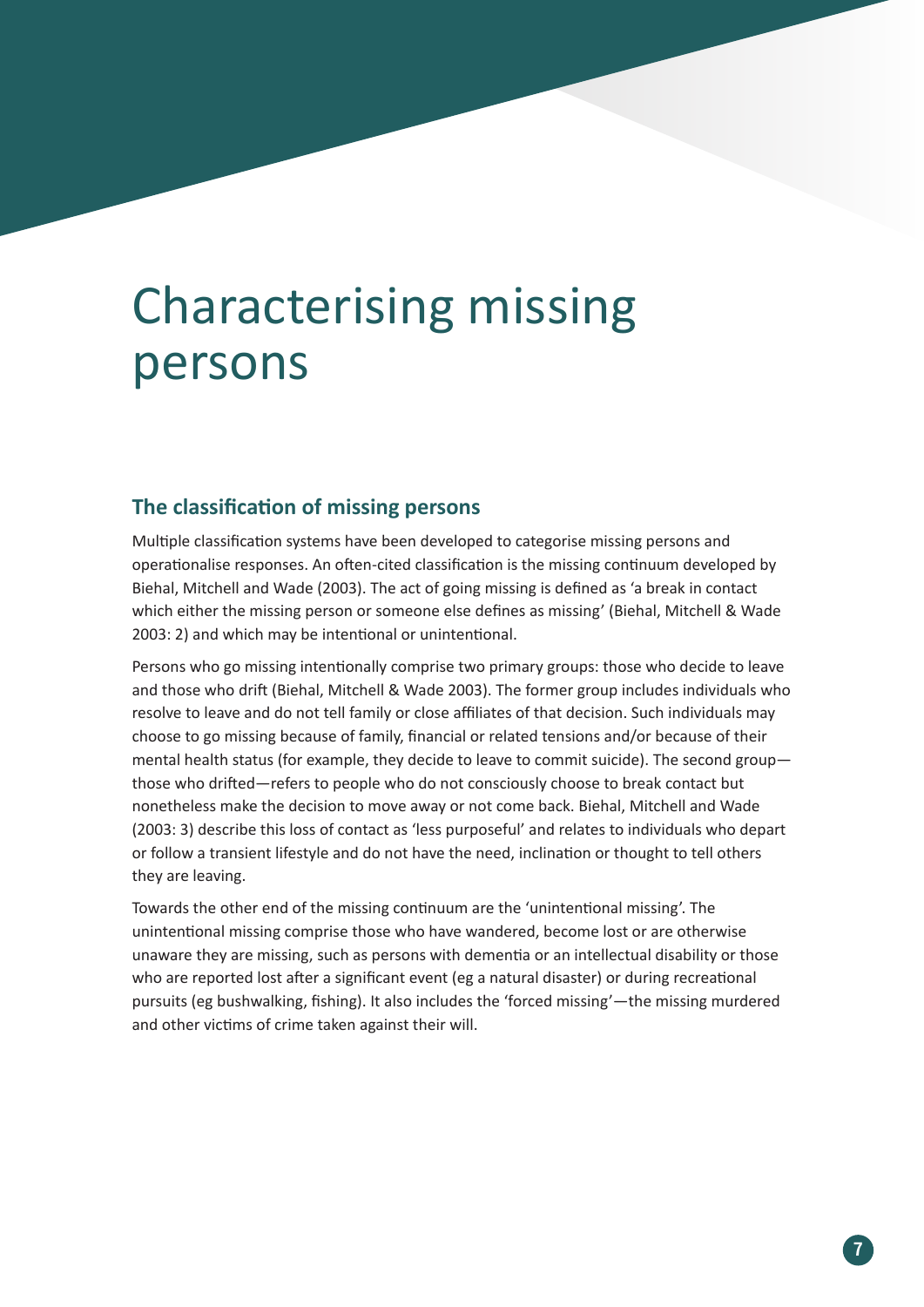Based on the findings from case file analysis and follow-up interviews with missing persons (n=294), Biehal, Mitchell and Wade (2003) estimated that the majority of the adult missing person population decide to go missing. Just under two-thirds (64%; n not specified) went missing because of relationship breakdown, financial difficulties, family and domestic violence or to attempt suicide. A fifth (19%) had drifted and 16 percent unintentionally went missing (due to dementia, mental health issues or accident/harm). Just one percent of the missing population was forced missing.

The same research also indicated that most children and young people decide to go missing (70%; n not specified). Like adults, the decision to leave was related to relationship breakdown, mental illness or suicidal ideation but many were described as runaways, escaping conflict or physical or sexual violence that was occurring in the home. A tenth unintentionally went missing after their parents separated or divorced, their missing person status inferred after a parent had tried to renew or had been denied contact with their child(ren). The proportion of children and young people categorised as forced missing was higher than for adults (8% vs 1%). Among this group, some had been forced to leave, were abducted by a parent or had been thrown out of home. Four percent of missing children and young people had drifted or lost contact with other family members when their family moved away or after they had left out-of-home care placements.

James, Anderson and Putt (2008) identified social indicators and other risk factors for young and adult missing persons as they aligned with different categories of the missing continuum. Parent-child conflict, parental separation, family and domestic violence, alcohol and illicit drug use, problems at school, bullying, peer pressure and mental illness were associated with children and young people who had decided to leave or had drifted. Unintentional missing episodes were characterised by alcohol and illicit drug use or experience of sexual abuse and forced missing episodes by parental divorce/separation and child custody issues. Adults who decided to go missing or drifted had experienced personal crisis, financial problems, bereavement, alcohol and illicit drug use and/or mental illness. Adults missing unintentionally left due to mental illness or family and domestic violence.

### **Lost-Missing-Murdered**

A more recent classification system endorsed by the Australia New Zealand Policing Advisory Agency (ANZPAA) and adopted in Australia classifies missing persons into one of three categories—lost, missing and murdered (see Table 1). This classification system is used to differentiate missing events where the person reported missing is the primary concern (ie those lost or missing) and those where the circumstances indicate the suspected commission of a serious crime (ie those murdered).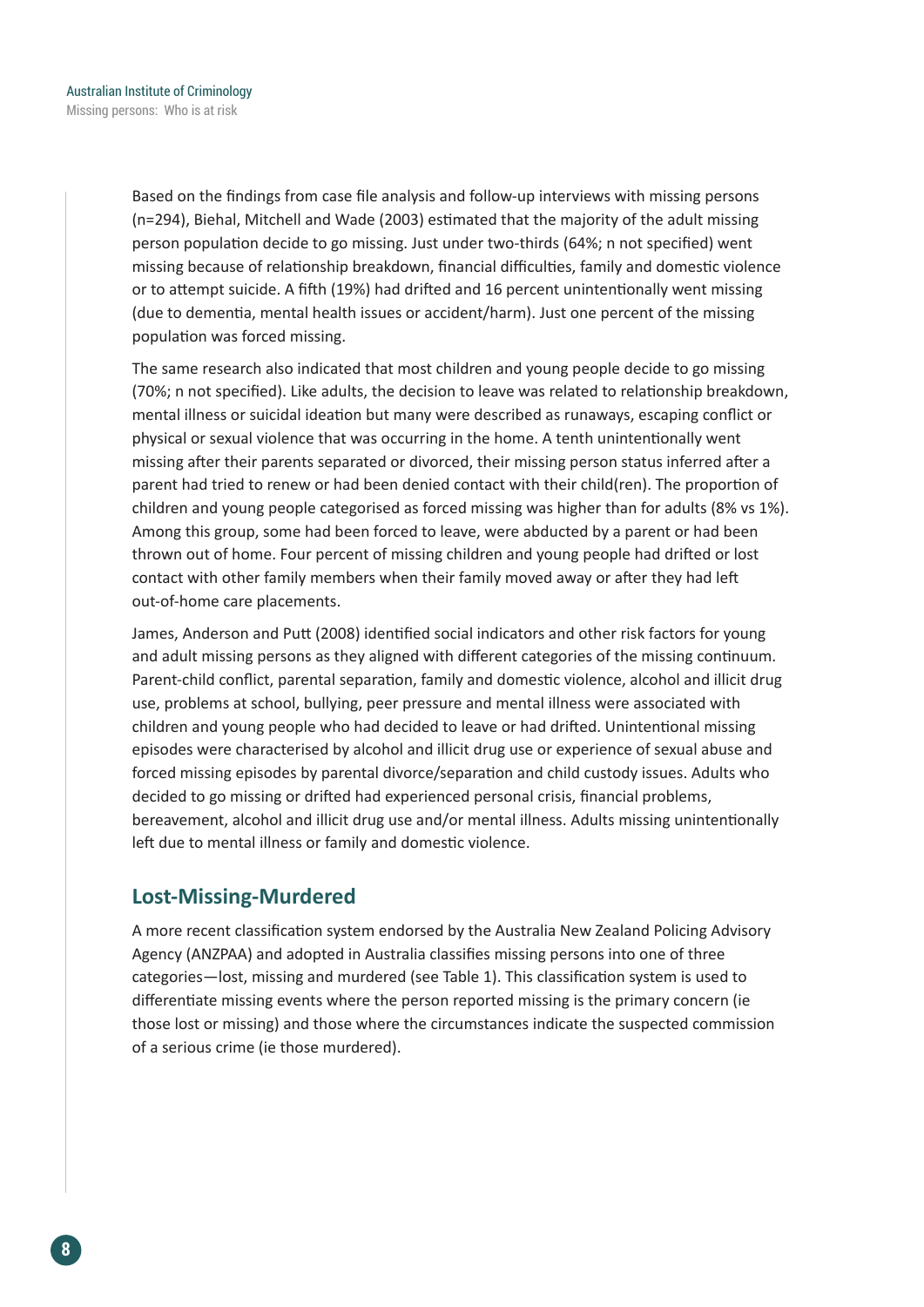#### **Table 1: Categorisation of missing persons**

#### **Lost**

Lost includes a person who has control over their actions and is temporarily disorientated and wishes to be found (for example, a bushwalker gone missing, or a person lost at sea)

Wandered includes an infant or young child, a person suffering physical or mental incapacity as to be wholly or substantially reliant upon others for support or survival, or missing from mental or social care facilities and who poses a danger to themselves or to others by being unaccounted for

Missing due to an event includes a person who is missing due to an unexpected event (for example, a natural emergency or unexpected weather event)

#### **Missing**

Voluntary missing includes a person who has control over their actions and who has decided upon a course of action, for example runaway child; or a person whose absences is not suspicious (a suspected suicide)

Involuntary missing includes a suspected crime such as abduction, suspicious and unusual circumstances, or someone who is missing against their will

Unidentified living person occurs when a person comes into the care or custody of police or another government service provider but who has not been identified

Unidentified human remains, where remains (whole or part) have been discovered but their identity is unknown

#### **Murdered**

Missing murdered is where there are reasonable grounds to suspect the person has been murdered.

Source: Australia New Zealand Policing Advisory Agency (ANZPAA) 2015

#### *Lost*

'Lost' refers to those who have control over their actions but have found themselves in circumstances or an environment that has disoriented or incapacitated them. This group comprises the unintentional missing described by Biehal, Mitchell and Wade (2003), who are reported missing after failing to return from a planned activity or whose whereabouts are unknown due to an unexpected significant incident. The lost category also comprises those who have wandered, such as children or persons with a cognitive impairment or mental illness, who are reliant on others for their care and wellbeing. The latter includes residents of mental health or aged care facilities who leave without permission or knowledge of family or facility staff and may be at risk of harming themselves or others.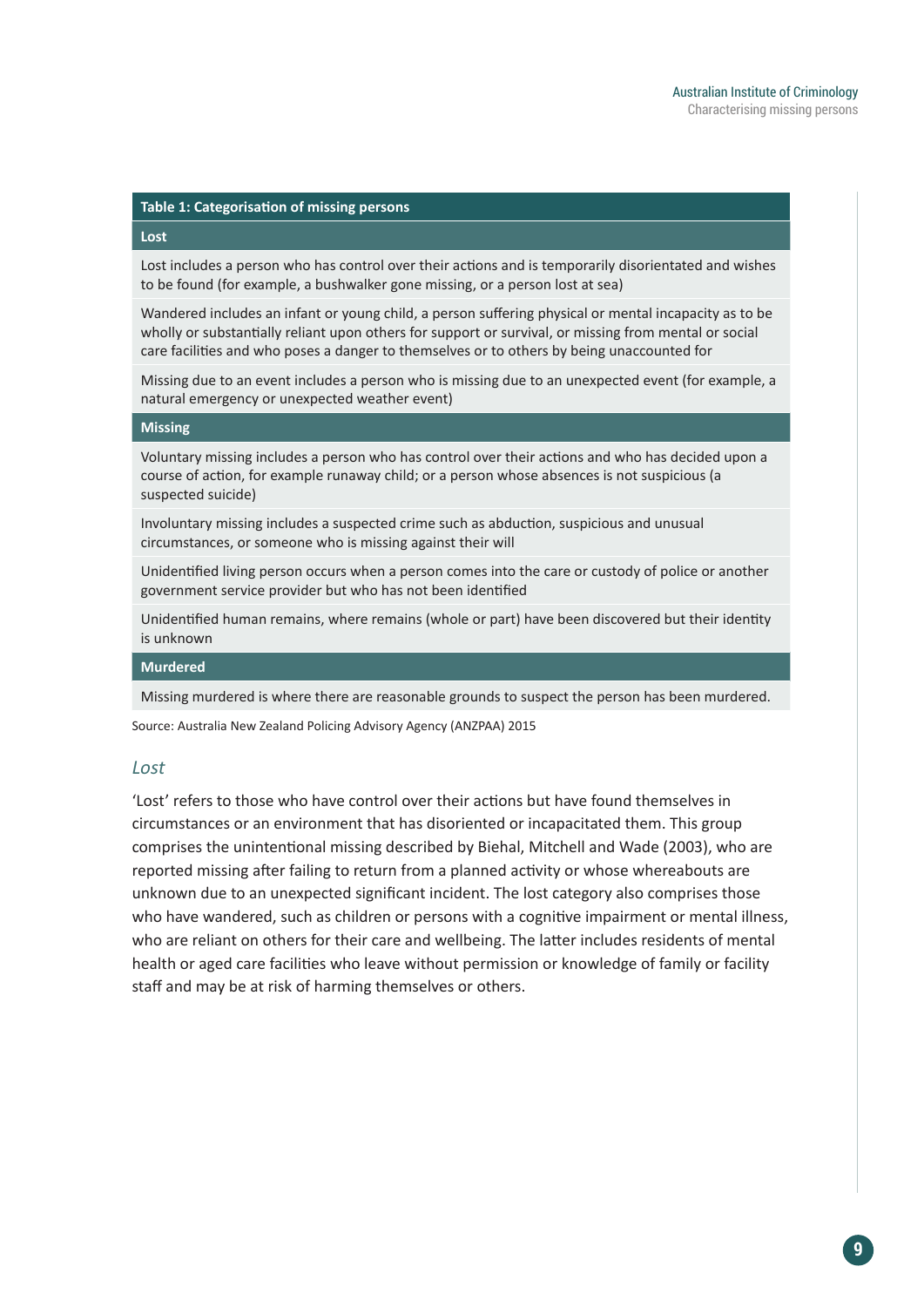#### *Missing*

'Missing' includes the voluntary missing (ie the person has control over their actions and/or decision making and their absence is not suspicious) and the involuntary or forced missing (ie it is suspected the person has gone missing against their will and may be the subject of a serious crime). The 'missing' category encapsulates the decided, drifted and forced missing categories of Biehal, Mitchell and Wade's (2003) missing continuum. Any unidentified living person who comes into the care or custody of police or another government service provider may also be designated 'missing', as are unidentified human remains.

#### *Murdered*

'Murdered missing' refers to missing persons situations where there are reasonable grounds to suspect the person has been the victim of a homicide.

### **National consistency and coordination of response**

The issue of missing persons continues to be one that requires national consistency and coordination. The National Missing Persons Coordination Centre was established in 2006 to drive national coordination in response to missing persons in Australia, and to complement the investigative role of state and territory police.

The key functions of the NMPCC are to coordinate national police efforts and to educate the Australian community to prevent the incidence and impact of missing persons in Australia. This is primarily achieved through the biannual Police Consultative Group on Missing Persons (PCGMP), chaired by the AFP, and represented by all state and territory police Missing Persons Units.

#### Since 2015 the PCGMP has:

- produced *Missing Persons—A Policy for Australian Policing*, to foster mutual agreement to ensure national coordination and best practice in the investigation, profiling, and management of missing persons in Australia. The policy for the first time defined a missing person in Australia (and parameters around long-term missing persons); identified categories of missing persons; and introduced procedures around missing persons in Australia, child abductions, and Australians missing overseas;
- endorsed the establishment of a public missing persons register for all long-term missing persons at www.missingpersons.gov.au;
- with the Department of Foreign Affairs and Trade, established and endorsed the Australians Missing Overseas protocol, to ensure nationally consistent reporting and responses to Australians missing abroad; and
- administered the national rollout of the Facebook Amber Alert child abduction system in the immediate response to child abduction in Australia.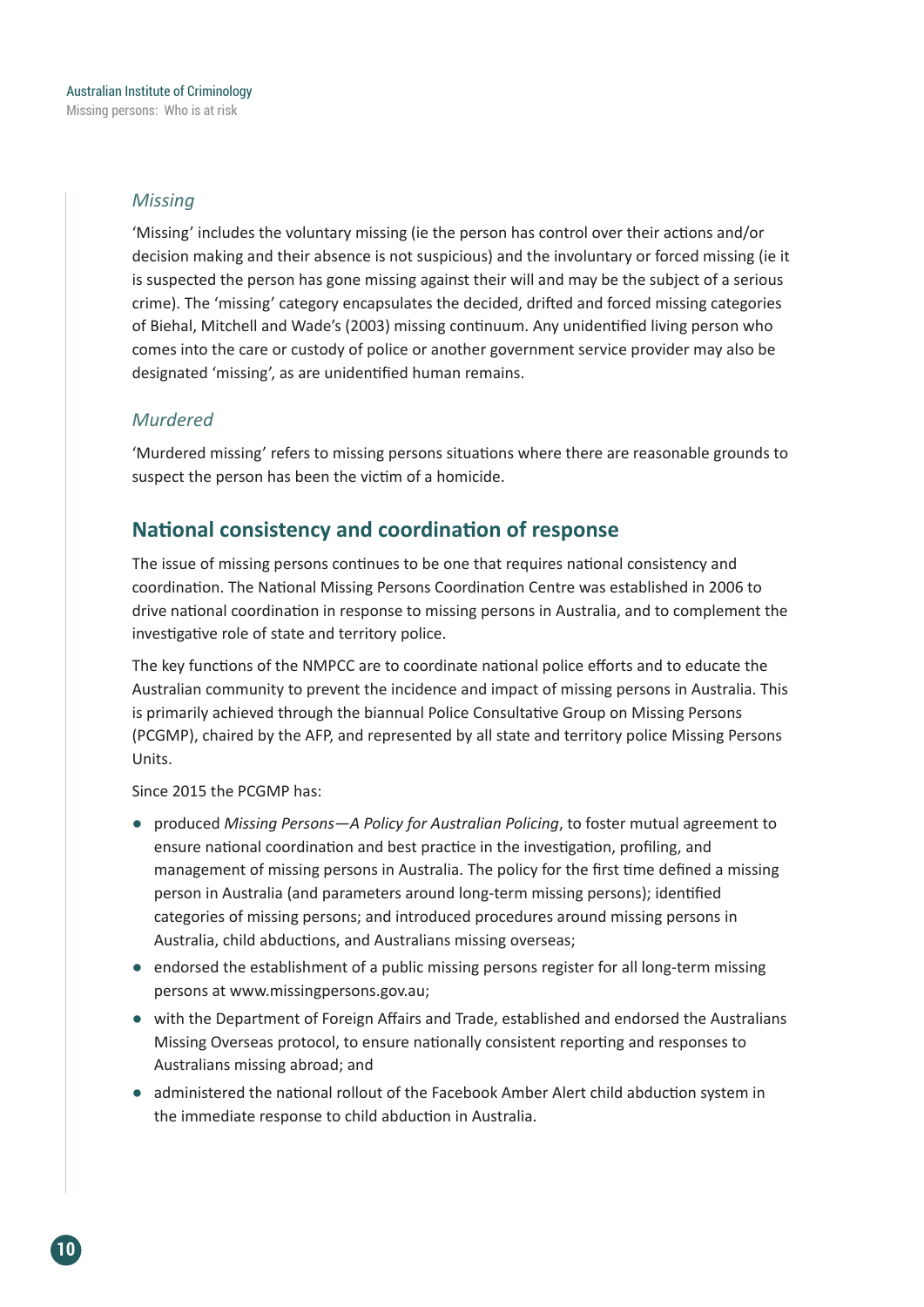### **Missing persons in Australia—a 2015 snapshot**

In 2015, 40,580 missing person reports were received by Australian state and territory police. The national rate was 168 reports per 100,000 population, a 12 percent increase in the rate of reporting since 2005–06 (150 per 100,000; James, Anderson & Putt 2008). Reporting rates in 2015 varied considerably across jurisdictions, from 26 per 100,000 in Tasmania to 654 per 100,000 in South Australia. Some of this variation reflects real differences in the number of reports made to police across the jurisdictions as well as state and territory police practices in recording matters as a missing person case. James, Anderson and Putt (2008) also described marked jurisdictional differences in rates of reported missing, with much higher rates recorded in South Australia and the Australian Capital Territory. Trend data covering the period 2008 to 2015 are described in Bricknell and Renshaw (2016).

Similar proportions of missing person reports received in 2015 related to males (51%; n=20,134) and females (49%; n=19,117; see Table 2). Young people aged 13 to 17 years comprised almost half of all missing person reports (49%; n=19,082), four times the rate of children and adults. The next most common age group reported missing were adults aged 25 to 34 years (11%; n=4,090). Children and other adults made up 10 percent or less of all reports received by state and territory police in 2015.

Almost all persons who were reported missing in 2015 were located, the majority alive. Ninetyeight percent (n=17,389) of missing person reports from New South Wales, Queensland, Tasmania and the Australian Capital Territory (ACT) resulted in the person being found alive (data were not available for other jurisdictions). Less than one percent (0.6%; n=107) were found deceased. Two percent of reports (n=347) related to people who had not yet been located by the end of 2015.

Two-thirds of reports (64%; n=17,603) received in New South Wales, Victoria, Queensland, Tasmania and the ACT were resolved within 48 hours and another fifth within a week (22%; n=6,071). People reported missing in less than one percent of reports were located after three months, the cut-off period that denotes the long-term missing.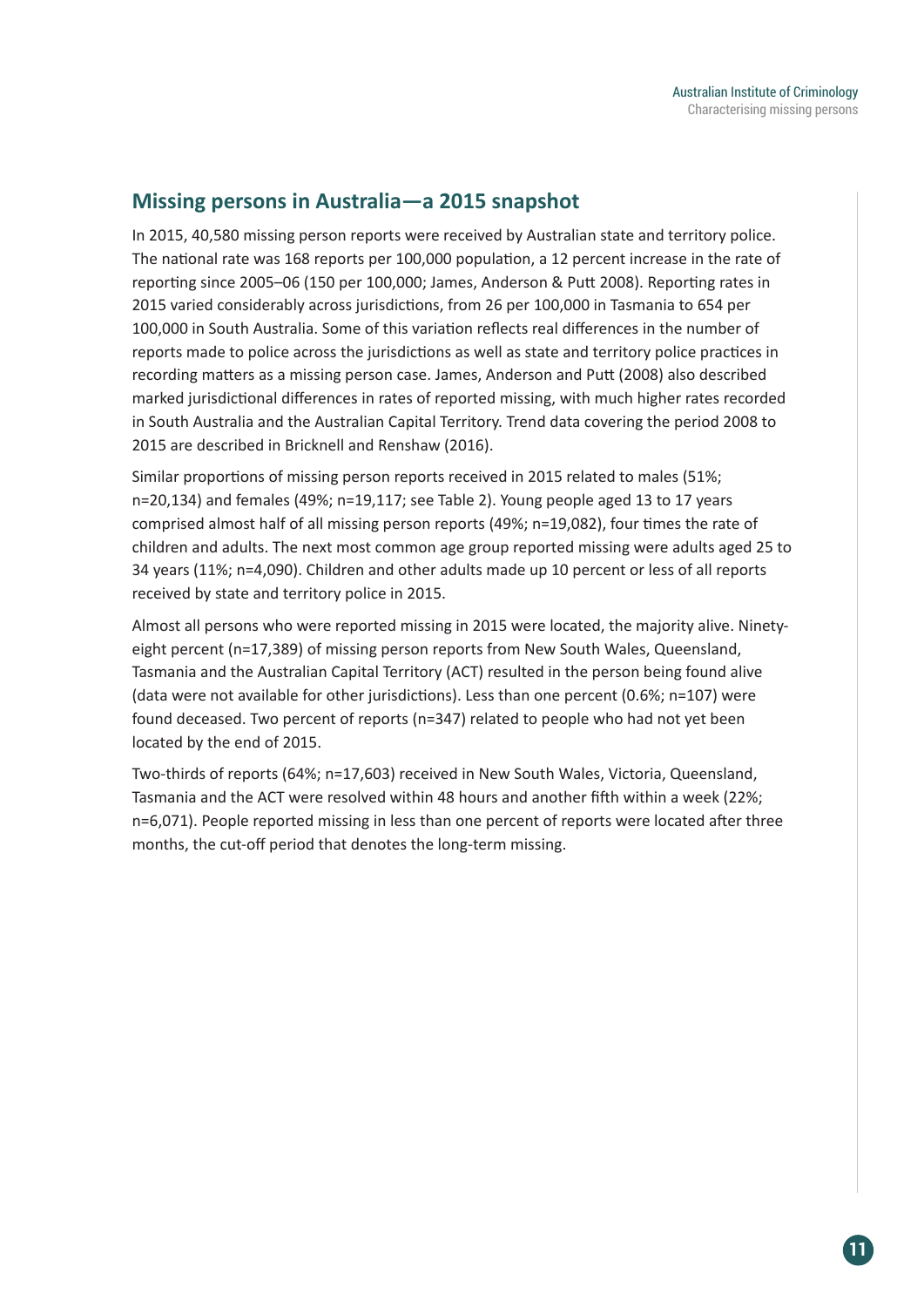Missing persons: Who is at risk

| Table 2: Missing person characteristics, 2015 |              |       |  |  |
|-----------------------------------------------|--------------|-------|--|--|
|                                               | $\mathsf{n}$ | $\%$  |  |  |
| <b>Gender</b> <sup>a</sup>                    |              |       |  |  |
| Male                                          | 20,134       | 51.3  |  |  |
| Female                                        | 19,117       | 48.7  |  |  |
| Total                                         | 39,251       | 100.0 |  |  |
| Age group <sup>b</sup>                        |              |       |  |  |
| $0 - 12$                                      | 3,011        | 7.7   |  |  |
| $13 - 17$                                     | 19,082       | 48.8  |  |  |
| $18 - 24$                                     | 3,861        | 9.9   |  |  |
| $25 - 34$                                     | 4,090        | 10.5  |  |  |
| $35 - 44$                                     | 3,621        | 9.3   |  |  |
| $45 - 59$                                     | 3,025        | 7.7   |  |  |
| $60+$                                         | 2,385        | 6.1   |  |  |
| Total                                         | 39,075       | 100.0 |  |  |
| Location status <sup>c</sup>                  |              |       |  |  |
| Alive                                         | 17,389       | 97.5  |  |  |
| Deceased                                      | 107          | 0.6   |  |  |
| Not yet located                               | 347          | 1.9   |  |  |
| Total                                         | 17,843       | 100.0 |  |  |
| Time frame located <sup>d</sup>               |              |       |  |  |
| <48 hours                                     | 17,603       | 64.0  |  |  |
| <1 week                                       | 6,071        | 22.1  |  |  |
| <1 month                                      | 2,990        | 10.9  |  |  |
| >1 month                                      | 653          | 2.4   |  |  |
| >3 months                                     | 172          | 0.6   |  |  |
| Total                                         | 27,489       | 100   |  |  |

a: Excludes data from WA and 48 reports from other jurisdictions where gender was not recorded

b: Excludes data from WA and 224 reports from other jurisdictions where age was not recorded

c: Includes data from New South Wales, Queensland, Tasmania and the ACT only

d: Includes data from New South Wales, Victoria, Queensland, Tasmania and the ACT only. Excludes 489 reports where the location timeframe was not recorded or the person had not been located

Source: State and territory police data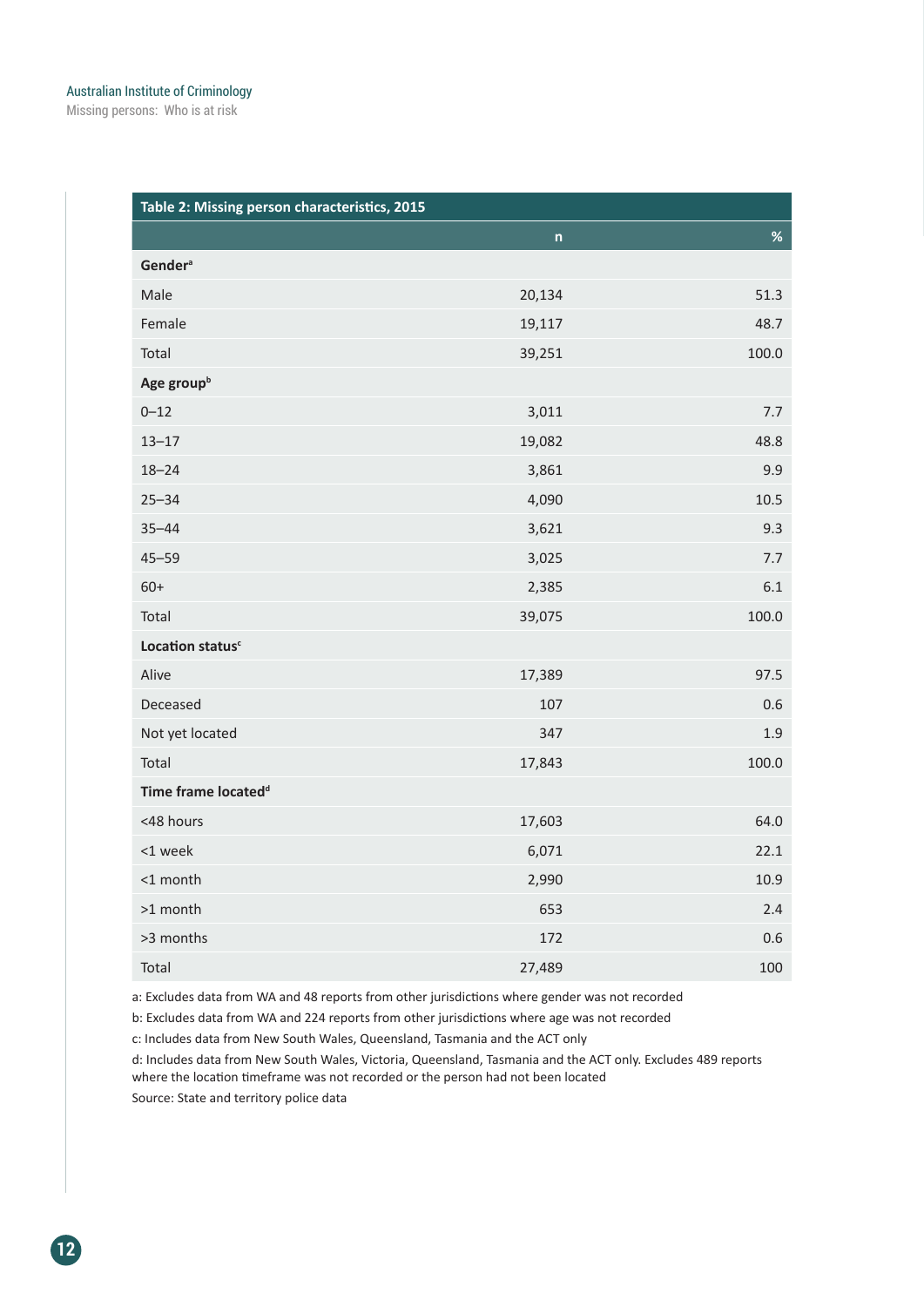# The application of risk and measurement of vulnerability

The assessment of risk for missing person incidents is critical. Risk assessment is 'the key determinant for the level of investigative activity that follows' yet remains sensitive to subjectivity and inconsistency (Vo 2015: 25). The uniqueness of missing person incidents and the small number of incidents that result in adverse outcomes complicates the identification of who is at greatest risk of harm. Professional judgement has subsequently been the de-facto method to assess risk (Newiss 2004). Risk assessment tools and risk matrices were introduced to improve consistency, prioritisation and identification of harm but few have been formally evaluated.

### **Police risk assessment**

Each missing persons report received by police in Australia is assessed for known risk factors relating to the individual, the circumstances and the environment in which the person went missing. The level of risk and other known factors around the missing event direct the approach taken by police to investigate each incident and the notification and contribution of specified divisions within the agency to the response.

The information collected by police about the missing person and the form and application of risk assessment tools differ across state and territory police services. Six of the eight police services use multi-indicator assessment forms that vary in the detail of information collected and the method used to allocate the level of risk. The New South Wales Police Force applies a risk matrix to determine the likelihood and consequence (ie harm) of identified risk factors to calculate the overall risk rating for each incident (using a 5 point scale from extreme to low risk). Victoria Police and ACT Policing use a weighted system of indicators to designate high and medium risk incidents. The Queensland Police Service designate incidents as high risk if any one of a specified list of 18 risk factors is recorded. Tasmania Police and Northern Territory Police do not currently employ a formal risk assessment framework, although they rely on known indicators to identify high risk cases.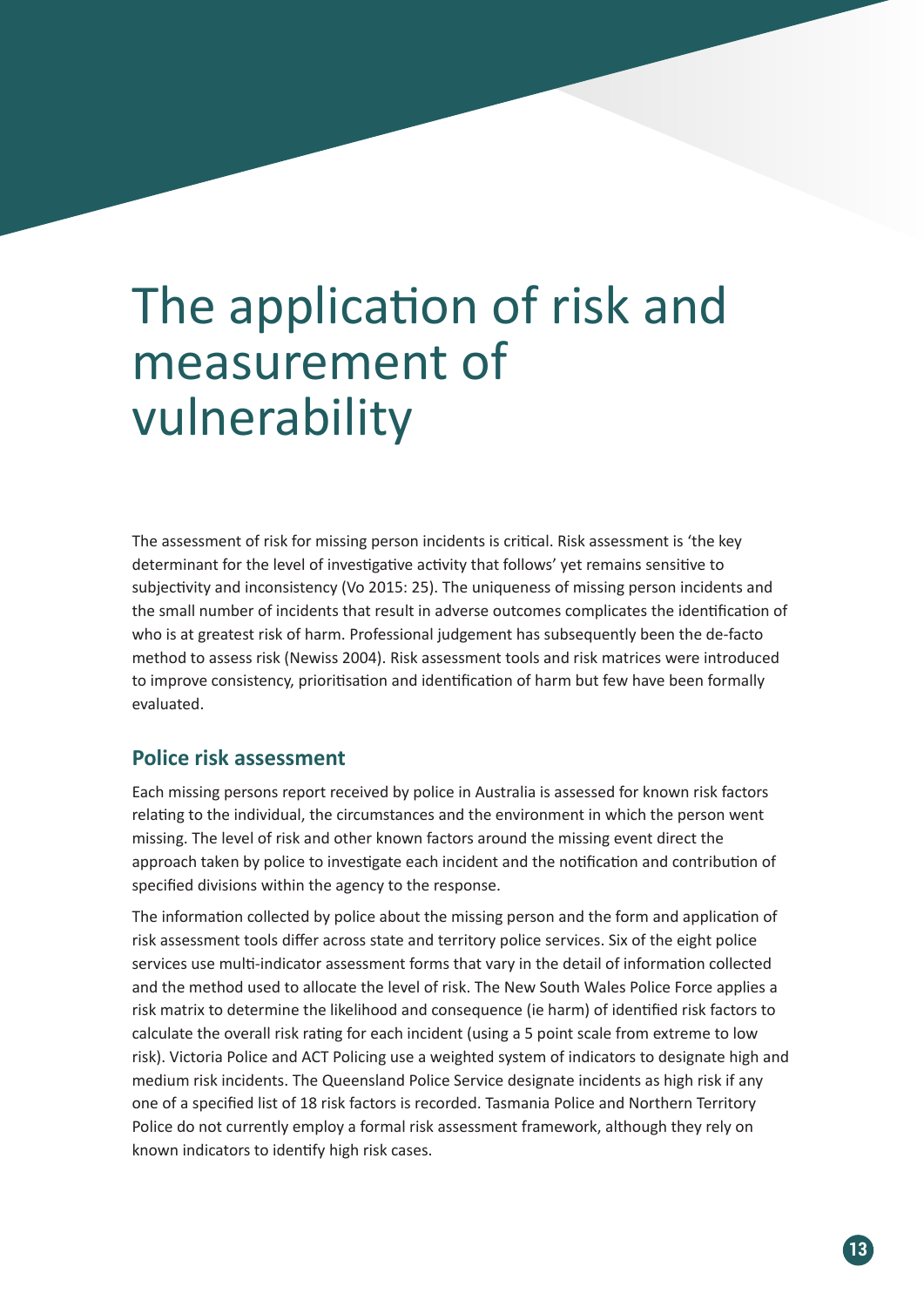Risk factors applied by all or most state and territory police services (excluding Tasmania Police and Northern Territory Police) refer to the following characteristics of missing persons:

- known mental, cognitive and physical condition;
- intent to self-harm or attempt suicide;
- drug and/or alcohol dependence;
- need for essential medication:
- experience of family and domestic violence or other serious family conflict and abuse;
- education, employment and/or financial issues; and
- likely exposure to inclement weather conditions.

Each of these risk factors is denoted as high risk in at least one of the three jurisdictions that rank risk factors (New South Wales, Victoria and the ACT). Of note is that only one of the aforementioned risk factors—being a victim of family and domestic violence—represents an indicator of extreme risk in the (proposed) New South Wales risk assessment framework. Other extreme risk factors in the New South Wales Police Force risk matrix relate to the missing person being subject to a significant crime or violent, sexual or racist attack; their links to organised crime; whether they are a police or prosecution witness—each of which suggests an elevated risk of homicide or other violent victimisation—or being a child aged nine years or under.

Victoria Police provided data on the number of reports in which individual risk factors were identified. As the data were in aggregate form, it was not possible to calculate the number of reports which had multiple risk factors or the number that indicated a high risk case. It was also not possible to identify whether specific patterns of risk factors were associated with specific demographics or vulnerable groups, as had been undertaken by James, Anderson and Putt (2008). Instead the data were used to compare the weighting scheme used for the 22 risk indicators, and the number and proportion of reports in which these risk factors were identified, to examine the relationship between incidence and assessed levels of vulnerability (see Table 3). The risk indicators comprised personal characteristics that may heighten vulnerability if the person went missing, potential reasons for going missing, population groups with a higher propensity to go missing, and situations that suggested the person had gone missing.

The risk factors with the highest incidence among the 43,663 missing person reports recorded by Victoria Police between 1 January 2011 and 31 December 2015 were:

- Indicator 8—vulnerability due to age or infirmity (49% of reports; n=21,208);
- Indicator 10—known physical illness, disability or mental health condition (35%; n=15,110);
- Indicator 12—client of Victorian Department of Human Services or other care facility or special accommodation (33%; n=14,576);
- Indicator 3—risk of self-harm or suicide (18%; n=7,812); and
- Indicators 5 and 6—known to have left personal belongings behind (15%; n=6,738)/ Reported to the police by a non-resident other (15%; n=6,732).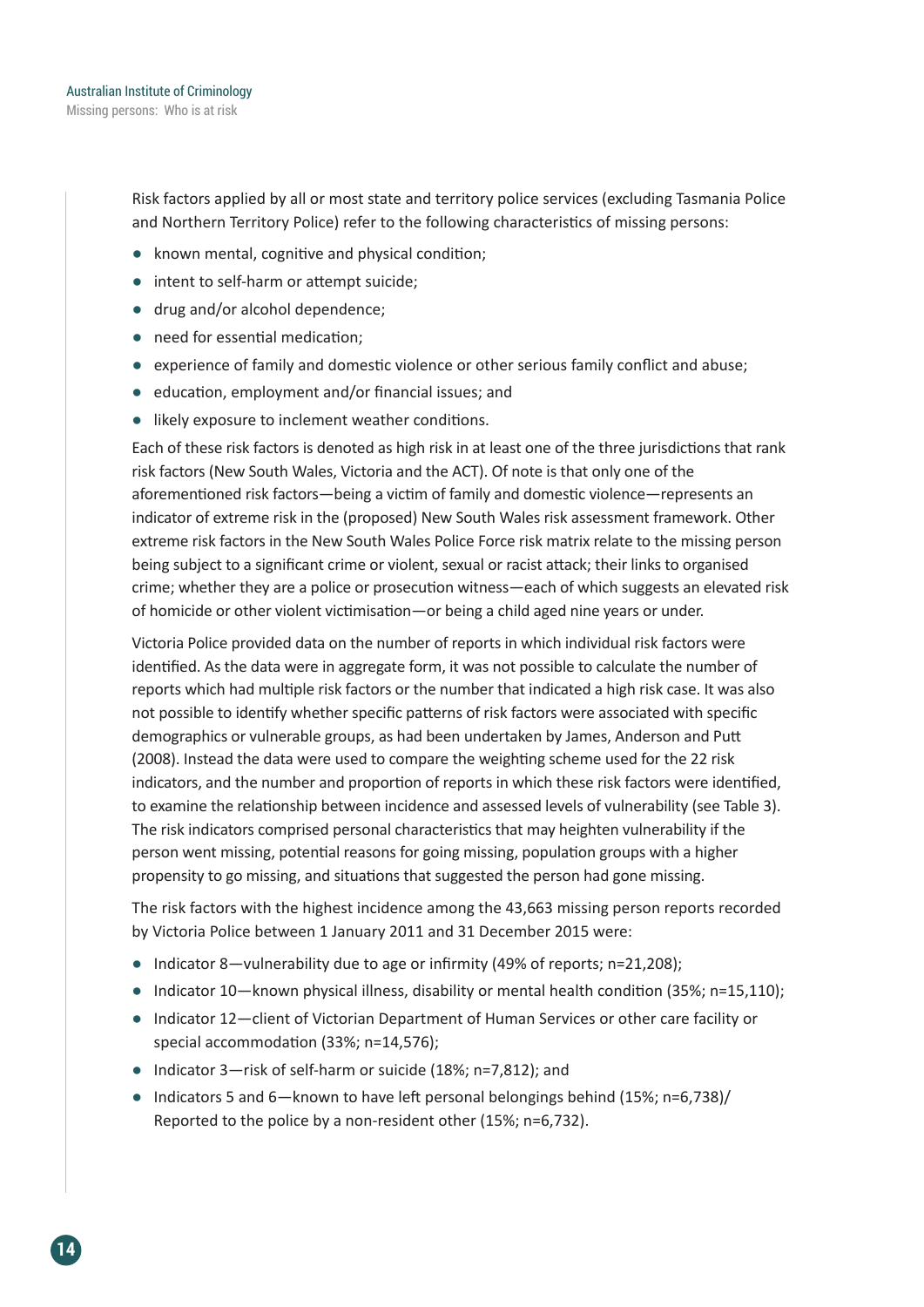Four of these indicators (Indicators 3, 5, 6 and 8) imply high risk or, in the words of the Victoria Police risk assessment form, 'the risk posed is immediate and there are substantial grounds for believing that the missing person or the public is in danger'. Further, three indicators (Indicators 8, 10 and 12) specify age-related or physical, cognitive, mental health or psychiatric conditions associated with identified vulnerable groups.

Almost half (49%; n=21,208) of all missing person reports received by Victoria Police identified age- or infirmity-related risk and a third (35%; n=15,110) noted the existence of a specific debilitating condition; however, the data could not be further interrogated to determine the proportion of reports that indicated both risk factors. A third of reports (33%; n=14,576) related to clients reported missing from out-of-home care or mental health or aged care facilities and 15 percent (n=6,732) to persons reported missing by someone they did not reside with, which includes care facility staff. This group of missing persons includes absconders and hence a substantial proportion of recidivist missing persons.

Of the eight indicators denoting high risk, four had an incidence score in the top five most commonly recorded indicators and five indicators had an incidence score in the top 10. Of the other high risk indicators, six percent of reports identified the missing person to have been the subject of serious family conflict or abuse (incidence score of 13), noting that five percent of reports also indicated the missing was either a victim or perpetrator of domestic violence (incidence score of 16). Less than one percent of reports indicated the missing person was suspected to be the subject of a significant crime (incidence score of 21).

A subset of missing person risk factors used by Victoria Police was mapped against the missing continuum and ANZPAA classification system. While similar mapping efforts have used information from missing person case files and/or interviews with those that have returned, this exercise illustrates the extent to which the application of risk factors may ascertain the type of missing event. A few of the risk factors clearly aligned with specific categories of missing but most could be distributed across multiple categories. Biehal, Mitchell and Wade (2003) noted similar ambiguity despite their access to more detailed case file notes. For example, missing persons who have been the subject of family conflict or abuse may decide to go missing to avoid further violence or they may have been fatally wounded by that violence. The allocation of persons with a history of mental illness is not straightforward either. Whether someone with a mental illness intentionally or unintentionally goes missing will depend on their state of mind (eg suicidal, experiencing a psychotic event, choosing to abscond from a care facility) and their situation prior to leaving. The data used in this exercise are based on initial risk assessment and hence only indicative of the actual circumstances of the person going missing.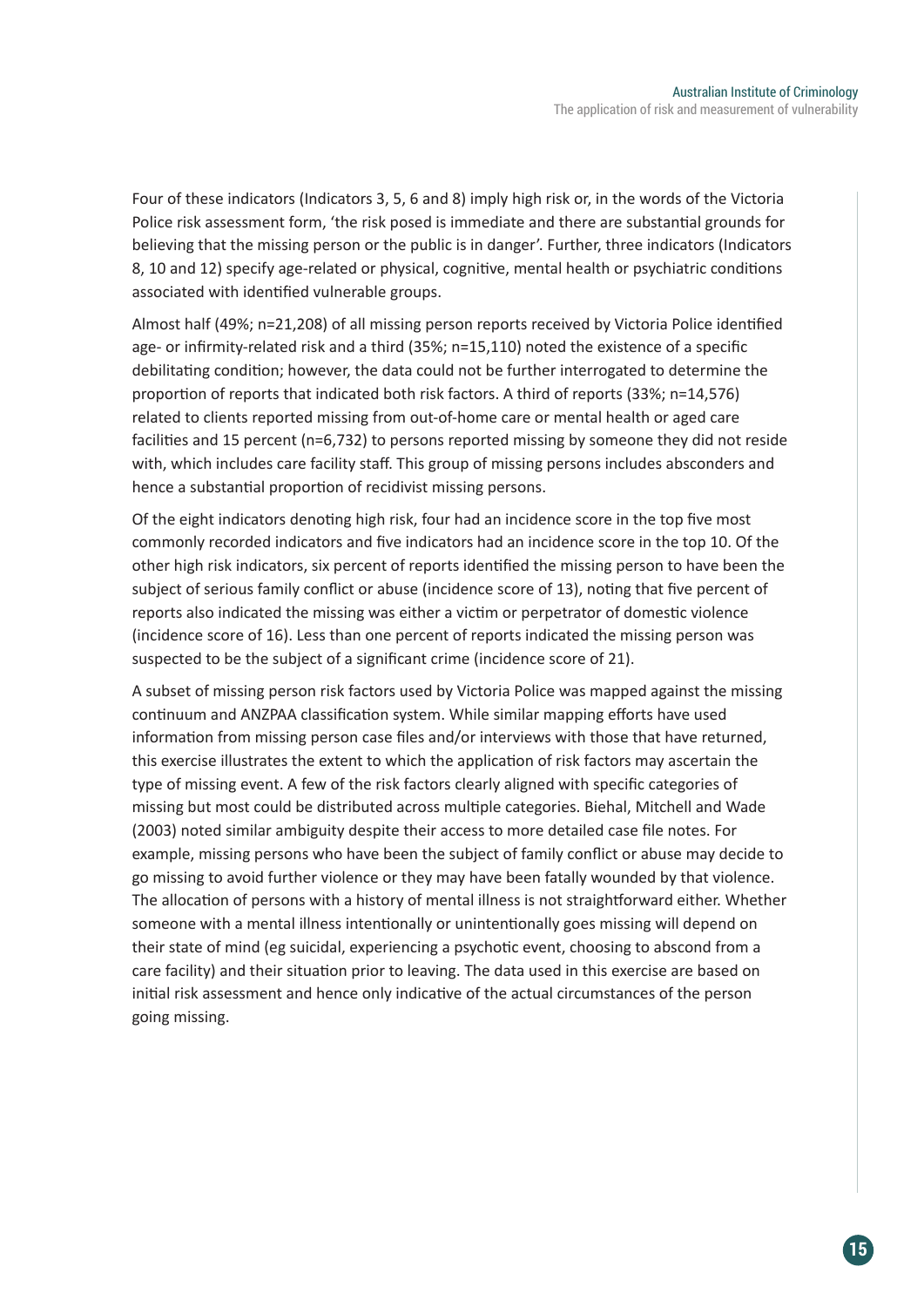### Australian Institute of Criminology

Missing persons: Who is at risk

| Table 3: Weighting and incidence of risk factors recorded for missing person reports, Victoria, 2011–15 |
|---------------------------------------------------------------------------------------------------------|
| $(N=43,663)$                                                                                            |

| $(19 - 43,003)$                                                                                                                                   |        |      |                  |                 |
|---------------------------------------------------------------------------------------------------------------------------------------------------|--------|------|------------------|-----------------|
| <b>Risk factor</b>                                                                                                                                | n      | %    | <b>Incidence</b> | Risk factor no. |
| Vulnerable due to age or infirmity or any other<br>similar factor                                                                                 | 21,208 | 48.6 | $\mathbf{1}$     | 8               |
| Suffering from a physical illness, disability or<br>mental health condition                                                                       | 15,110 | 34.6 | $\overline{2}$   | 10              |
| Currently a client of DHS or other care facility or<br>special accommodation                                                                      | 14,576 | 33.4 | 3                | 12              |
| Likely to cause self-harm or attempt suicide                                                                                                      | 7,812  | 17.9 | $\overline{4}$   | 3               |
| Known to have left behind personal belongings/<br>items required for a period of absence                                                          | 6,738  | 15.4 | $=5$             | 5               |
| Reported missing by a person other than someone<br>they normally reside with                                                                      | 6,732  | 15.4 | $=5$             | 6               |
| Drug or alcohol dependent                                                                                                                         | 6,248  | 14.3 | $\overline{7}$   | 19              |
| Exhibiting behaviour that is out of character                                                                                                     | 5,449  | 12.5 | 8                | 15              |
| The presence of circumstances that give rise to an<br>aspect of suspicion or concern                                                              | 5,106  | 11.7 | 9                | $\mathbf{1}$    |
| Likely to be exposed to inclement weather<br>conditions that would seriously increase risk to<br>health (especially if a child or elderly person) | 3,775  | 8.6  | 10               | 9               |
| Did not complete their last known intended<br>action/keep intended appointment                                                                    | 3,656  | 8.4  | 11               | 22              |
| Known to have previously gone missing and was<br>exposed to harm                                                                                  | 3,616  | 8.3  | 12               | 17              |
| The subject of a recent history of serious family<br>conflict/abuse                                                                               | 2,746  | 6.3  | 13               | $\overline{4}$  |
| Subject to other unlisted factors which police<br>consider should influence risk                                                                  | 2,655  | 6.1  | 14               | 21              |
| Known to have school, college, university,<br>employment or financial problems                                                                    | 2,266  | 5.0  | 15               | 20              |
| The victim or perpetrator of domestic violence                                                                                                    | 2,012  | 4.6  | 16               | 14              |
| Unable to interact safely with others or in an<br>unknown environment                                                                             | 1,769  | 4.1  | 17               | 11              |
| Said to have been last sighted at a point of<br>departure                                                                                         | 1,328  | 3.0  | 18               | 18              |
| The subject of ongoing bullying or harassment                                                                                                     | 819    | 1.9  | 19               | 16              |
| Last seen in or near body of water (reasonable<br>probability person has drowned)                                                                 | 417    | 1.0  | 20               | 7               |
| Involved in a violent, homophobic and/or racist<br>incident or confrontation                                                                      | 262    | 0.6  | $= 21$           | 13              |
| Suspected to be subject of a significant crime in<br>progress                                                                                     | 248    | 0.6  | $= 21$           | $\overline{2}$  |

Source: Victoria Police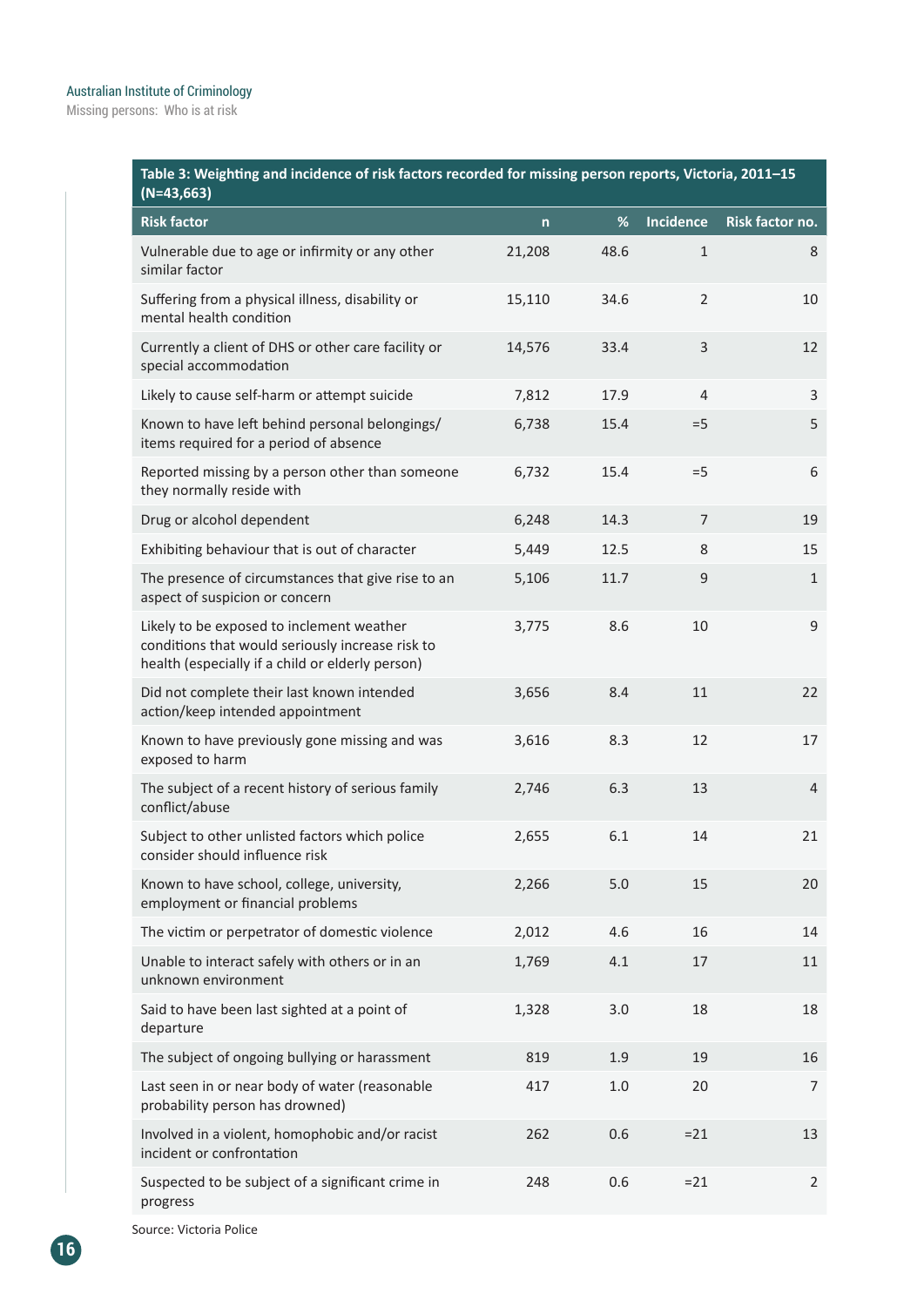With these caveats in place, the data suggest that a large proportion of missing person reports in Victoria relate to the voluntary missing, because their current circumstances or dependencies compelled them to leave (see Table 4). While the aggregate nature of the data precludes calculating the proportion of missing person reports characterised by one or more of the relevant risk indicators denoting the decision to leave, it is possible to propose that at least a third of reports described voluntary missing events. This is based on the assumption that the risk indicator describing the care facility status of missing persons largely refers to absconders and other voluntary leavers. Other indicators referring to the likelihood of self-harm, drug and alcohol dependency, the experience of violence, abuse and/or harassment and financial, employment or educational stresses, while not mutually exclusive, suggest the overall proportion of voluntary missing is higher than a third.

Of note is the potentially large number of reports about people who were lost. This category supposes a high proportion of children and the elderly (ie those who have wandered), as well as persons reported lost, and may include a sizeable proportion of reports flagged as involving persons 'vulnerable due to age or infirmity'. In Victoria children aged 0–12 and adults 60 years and over comprised 16 percent (n=7,201) of missing person reports between 2011 and 2015.

A very small proportion of those reported missing are forced missing. Some victims of family conflict, family and domestic violence or harassment who are reported missing may be the subject of still-to-be-determined foul play. However, the proportion of reports that suggest the missing has been killed, abducted or the victim of other serious crime (0.6%) is consistent with the one percent estimated by Biehal, Mitchell and Wade (2003).

| Table 4: Risk factors and missing categories, Victoria, 2011-15                    |      |                                                          |                             |  |
|------------------------------------------------------------------------------------|------|----------------------------------------------------------|-----------------------------|--|
| <b>Risk factor</b>                                                                 | %    | <b>ANZPAA</b><br>missing category                        | <b>Missing</b><br>continuum |  |
| Vulnerable due to age or infirmity or other<br>similar factor                      | 48.6 | Lost<br>Missing (involuntary)                            | Unintentional               |  |
| Suffering from a physical illness, disability or<br>mental health condition        | 34.6 | Lost<br>Missing (voluntary)                              | Unintentional<br>Decided    |  |
| Currently a client of DHS or other care<br>facility or special accommodation       | 33.4 | Missing (voluntary)<br>Lost                              | Decided<br>Unintentional    |  |
| Likely to cause self-harm or attempt suicide                                       | 17.9 | Missing (voluntary)                                      | Decided                     |  |
| Drug or alcohol dependent                                                          | 14.3 | Missing (voluntary)                                      | Decided<br>Drifted          |  |
| The subject of a recent history of serious<br>family conflict/abuse                | 6.3  | Missing (voluntary)<br>Missing (involuntary)             | Decided<br>Forced           |  |
| Known to have school/college/university/<br>employment or other financial problems | 5.0  | Missing (voluntary)                                      | Decided<br><b>Drifted</b>   |  |
| The victim or perpetrator of domestic<br>violence                                  | 4.6  | Missing (voluntary)<br>Missing (involuntary)<br>Murdered | Decided<br>Forced           |  |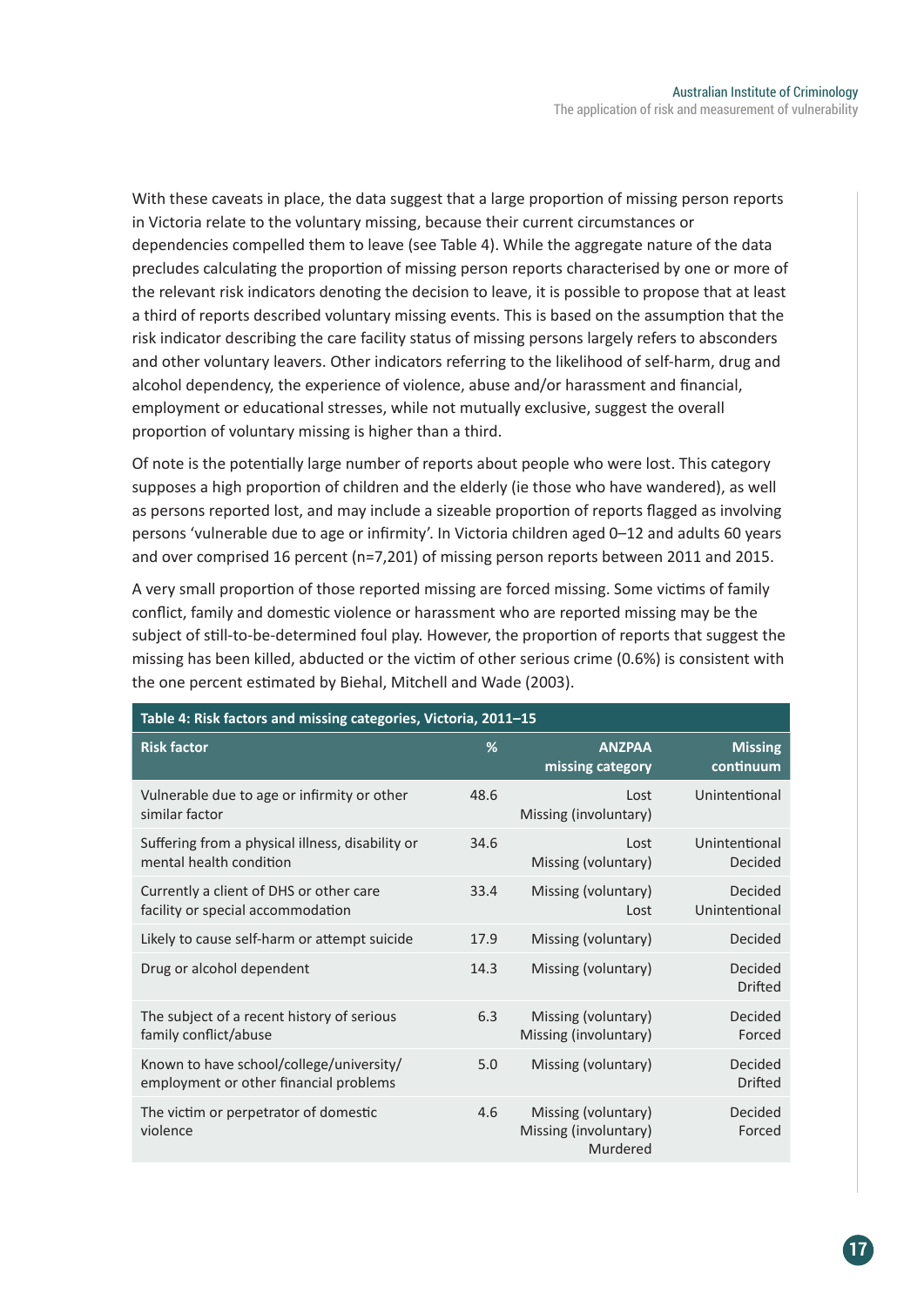| Table 4: Risk factors and missing categories, Victoria, 2011-15 (continued) |     |                                   |                             |  |
|-----------------------------------------------------------------------------|-----|-----------------------------------|-----------------------------|--|
| <b>Risk factor</b>                                                          | %   | <b>ANZPAA</b><br>missing category | <b>Missing</b><br>continuum |  |
| Unable to interact safely with others or in an<br>unknown environment       | 4.1 | Lost<br>Missing (voluntary)       | Unintentional<br>Decided    |  |
| The subject of ongoing bullying or<br>harassment                            | 1.9 | Missing (voluntary)               | Decided                     |  |
| Involved in a violent, homophobic or racist<br>incident or confrontation    | 0.6 | Missing (voluntary)<br>Murdered   | Decided<br>Forced           |  |
| Suspected to be a subject of a significant<br>crime in progress             | 0.6 | Missing (involuntary)<br>Murdered | Forced                      |  |

Data from the Northern Territory categorised reports against the Lost-Missing-Murdered classification. Of the 1,145 missing person reports recorded between 2011 and 2015, 87 percent (n=998) were considered voluntary missing. Just 12 percent (n=141) referred to those who were lost, a little less than the 16 percent estimated by Biehal, Mitchell and Wade (2003) and much lower than the proportion suggested by Victorian data. No reports concerned persons who had been murdered.

Two-thirds of the lost in the Northern Territory were male (67%, n=94). Around 30 percent of lost reports related to children (28%; n=39) or the elderly (30%; n=42), the two age groups assessed at greatest risk of wandering. Males comprised 51 percent of the voluntary missing (n=513) and females comprised 48 percent (n=478; excludes seven reports where gender was not recorded). The majority of female voluntary missing were aged 13–17 years (58%; n=277) compared with just over a third (37%; n=190) of voluntary missing males.

Ninety-eight percent (n=1,119) of missing person reports in the Northern Territory between 2011 and 2015 resulted in the person being located alive. Twenty-five people were deceased when located. Reports about the lost were more likely to result in the person found deceased—five percent compared with one percent of voluntary missing.

### **Vulnerable groups**

While there are inherent risks attached to any missing event, specific population groups are recognised as particularly vulnerable to harm while missing. These include children under the age of 12, young people aged 13–17 years with a known vulnerability, persons with a mental illness (eg anxiety and depression, bipolar disorder, schizophrenia or other psychotic illness), persons expressing suicidal ideation, and those with dementia, an intellectual or physical disability or without lifesaving medication. Additional groups that may be at an elevated risk of harm include persons known or thought to have been last located in potentially life-threatening environmental conditions (eg lost at sea).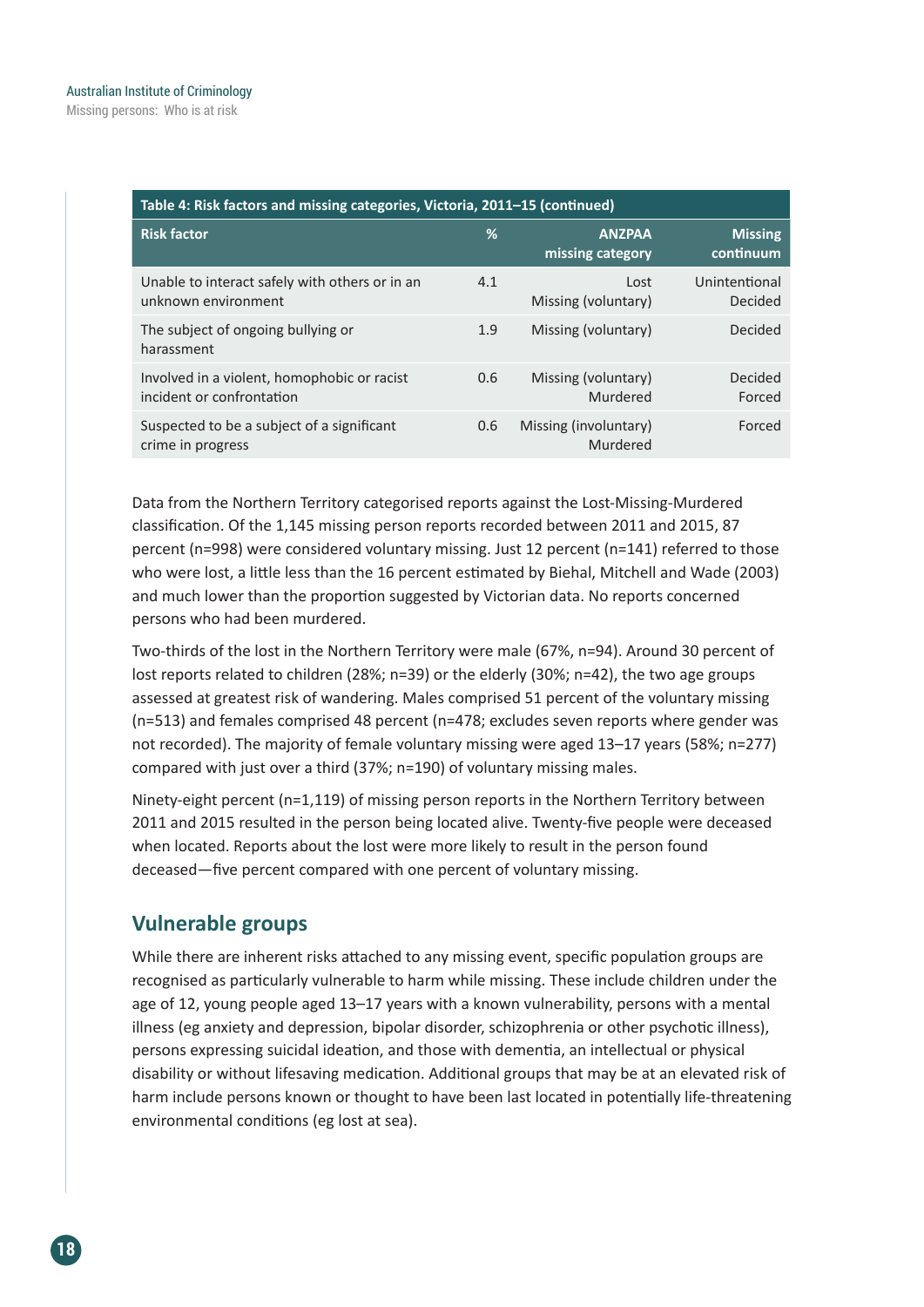Despite these established categories of vulnerable missing, the literature describing the experiences and outcomes of these (and other) groups of reported missing, and its application to operational responses, remains slim. Analysis undertaken for the Grampian Police (Gibb & Woolnough 2007) in the UK describes predicted location time frames and sites for eight groups of reported missing and the factors that need to be considered for each category of missing to implement the appropriate investigative response. Missing groups considered in the analysis included children, children and adults with attention deficit hyperactivity disorder, persons with depression, persons with psychosis or schizophrenia, persons with bipolar disorder or dementia, persons at risk of suicide and persons missing in water.

The UK Missing Person Behaviour Study, which collected data between 2000 and 2011, described similar statistics for a larger number of population groups, including distance travelled, the environment the person was located in and the outcome for the person reported missing. Data from the most recent published study found the highest fatality rates in 2011 among the so-called 'despondents' (ie persons with depression, experiencing stress/distress and/or with the intention to suicide). Fatality rates ranged from 20 to 56 percent depending on the person's gender and the terrain they were found in. However, at least one-fifth of persons with dementia (18%), mental illness (21%) or a known substance abuse issue (30%) were also found deceased. Children, including children with an intellectual disability, had the least adverse outcomes, with a fatality rate of less than five percent and nine in 10 unhurt.

The experiences while missing have also been detailed in a small number of UK studies. For example, among persons reported missing from a selected sample of 17 police areas in the UK in 2012–13 (n=56,661), around 40 percent sought out familiarity by staying with a friend (28%; n not provided), meeting up with a friend or acquaintance (12%) or travelling to a location where they had previously lived (4%; National Crime Agency & UK Missing Persons Bureau 2014). Another eight percent either went to a location they did not have any known connection with (6%) or stayed in a hotel or other similar accommodation (2%). Three percent had 'slept rough'. The vast majority (97%) were assessed as not having experienced any harm while missing. One percent or less had experienced physical injury, accidental harm or sexual assault and one percent had self-harmed. The fatality rate was 0.4 percent of all those reported missing.

Vo (2015) examined the perpetration of, and victimisation from, harm among persons while they were missing compared with three months before they were reported missing and three months after they had been located. The incidence of harm, measured using the Crime Harm Index, which weights the impact of offences related to the harm experienced, was greatest for persons while they were missing and among persons who went missing multiple times (Vo 2015). Males were associated with a greater incidence of harm and were more likely to be a perpetrator of harm, whereas females were more likely to be a victim of harm. Children and young people, particularly those from out of home (or 'local authority') care, had a much higher risk of harm while missing than adults, and were more likely to be perpetrators of harm (Vo 2015). Harms commonly associated with missing incidents related to assault (common assault and assault causing actual bodily harm), shoplifting, criminal damage and other theft. Nonetheless, risk of perpetrating or experiencing harm while missing, irrespective of the demographic examined, was low.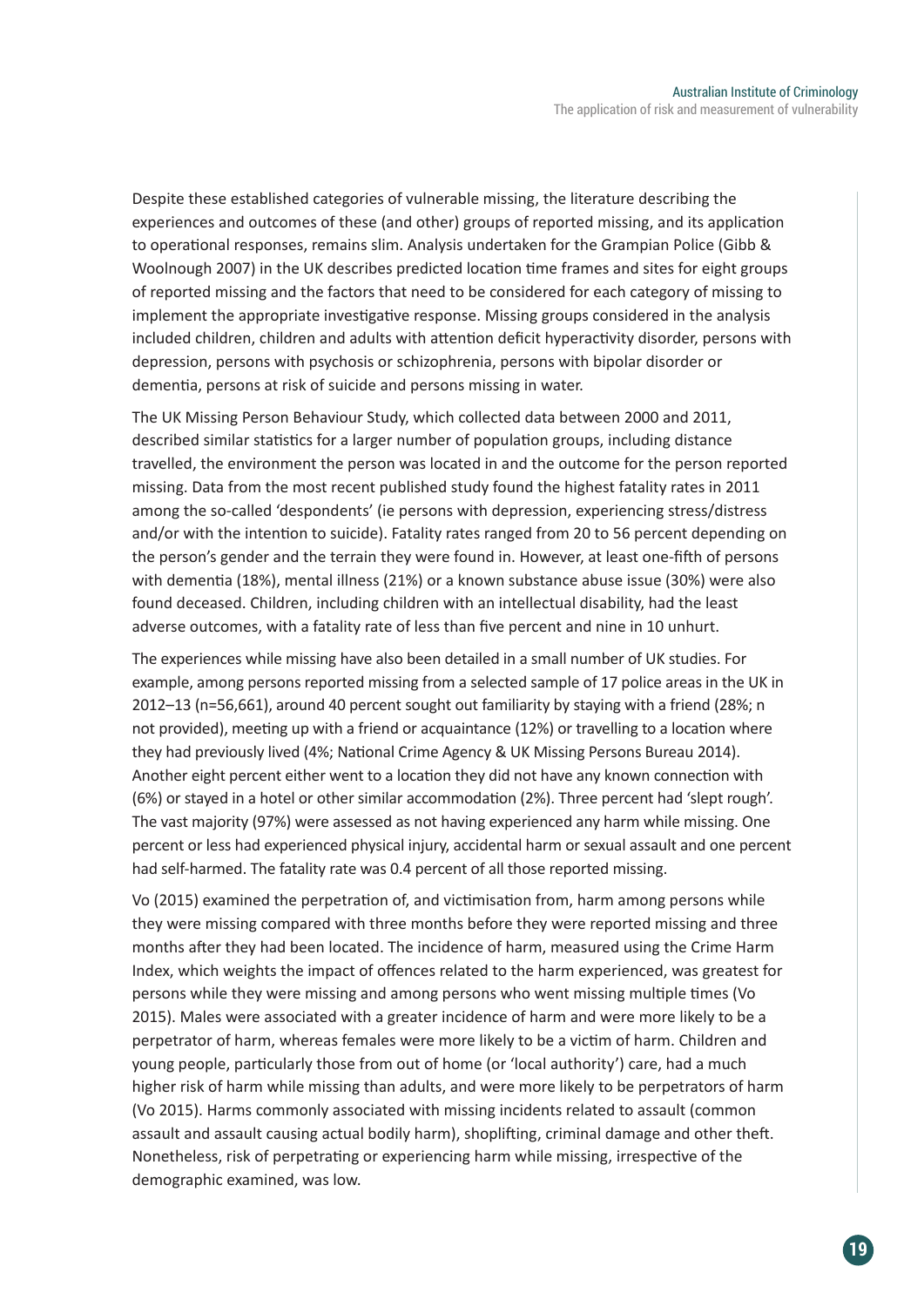#### *Mental illness and suicidal ideation*

Missing persons with a mental illness are at increased risk of harm because their state of mind may place them in unsafe settings and/or because they have gone missing with the intention to self-harm. This group of missing persons may leave voluntarily or involuntarily and may not necessarily comprehend they are considered missing (Biehal, Mitchell & Wade 2003; Stevenson et al. 2013). State and territory police list missing persons experiencing a mental illness as one of the three highest risk groups and one of the larger categories of reported missing with a known vulnerability (personal communication).

Estimates of the missing person population clinically diagnosed with or reported to have a mental health condition range markedly, from 31 percent (Biehal, Mitchell & Wade 2003) to 80 percent (Gibb & Woolnough 2007) of the reported/interviewed missing person population (see Table 5). This variance is affected by the data source (eg records from police or other reporting agency, survey or interview data), whether the condition was clinically diagnosed or disclosed by another authority (eg family) and the health conditions considered (eg, some studies include dementia, which is a cognitive disability).

| Table 5: Estimate of missing person population with a mental illness (%) |                             |                              |  |
|--------------------------------------------------------------------------|-----------------------------|------------------------------|--|
| Percent                                                                  | Data source                 | <b>Citation</b>              |  |
| 31                                                                       | Follow-up survey            | Biehal, Mitchell & Wade 2003 |  |
| 46                                                                       | Police records              | Tarling & Burrows 2004       |  |
| 60                                                                       | Clinical diagnosis          | Holmes et al. 2013           |  |
| 62                                                                       | <b>Interviews</b>           | Henderson & Henderson 1998   |  |
| 76                                                                       | <b>Interviews</b>           | Stevenson et al. 2013        |  |
| 80                                                                       | Police records              | Gibb & Woolnough 2007        |  |
| $4 - 16$                                                                 | Police records <sup>a</sup> | This study                   |  |

a: Missing person reports made to New South Wales Police Force, Queensland Police Service and South Australia Police 2011–15

The proportion of missing person reports received by Australian state and territory police in which mental health is established as a risk factor are similarly variable but much lower than the proportions cited in the literature. Between 2011 and 2015, 16 percent of reports (n=9,579) in New South Wales related to a person with a known mental illness. In South Australia it was eight percent of reports (n=4,361) but in Queensland just four percent (n=1,254). Data from other jurisdictions were not available, although Tasmania Police indicated that a sizeable but not quantified number of missing person reports received in this jurisdiction related to someone with a mental illness.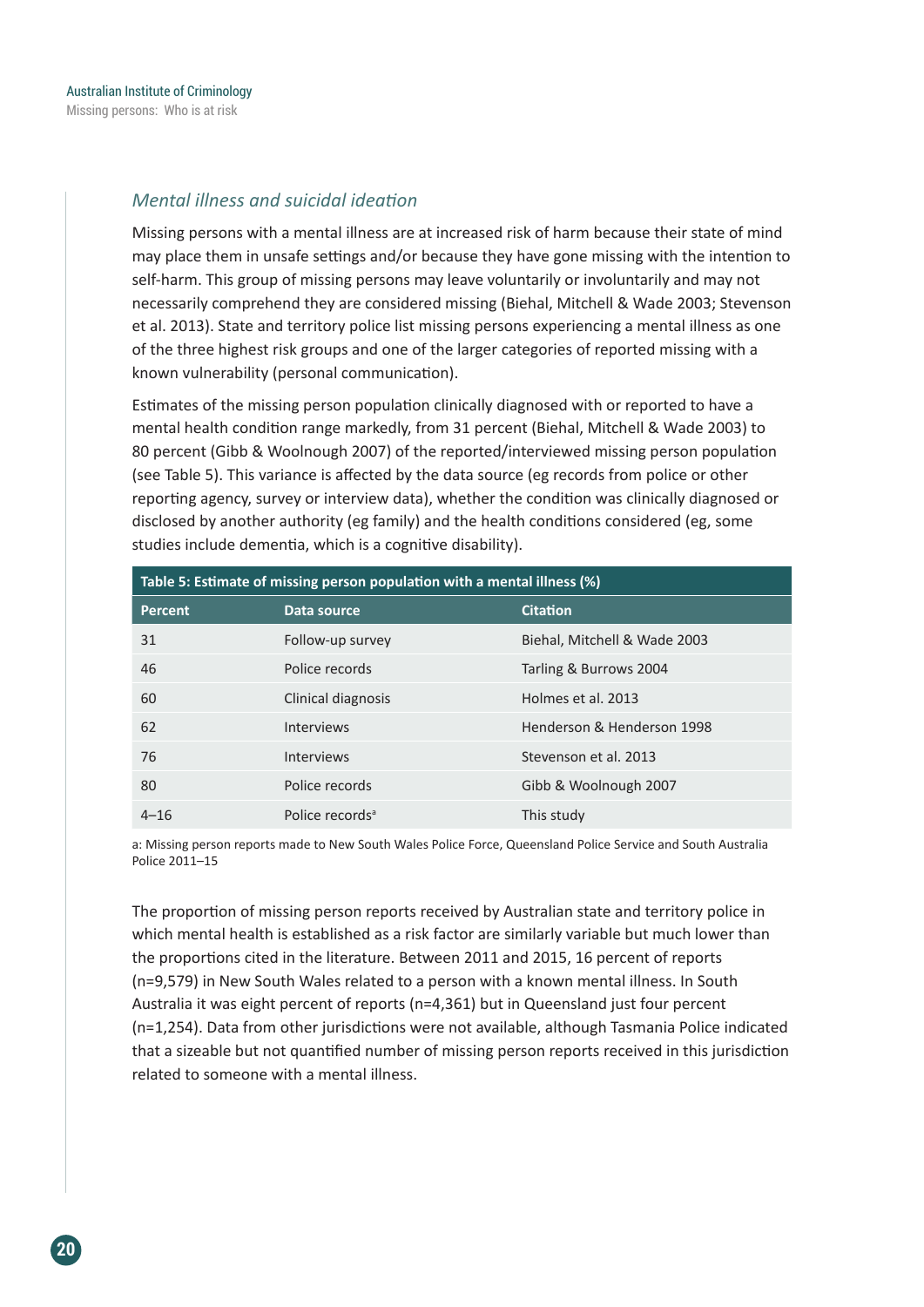Among the missing person population recorded by Queensland Police between 2011 and 2015, males comprised 57 percent (n=716) of reports where it was known the person had a mental illness (see Table 6). A quarter of these males (25%; n=177) were aged between 25 and 34 years when they were reported missing, followed by around a fifth aged 35–44 (22%; n=158) or 45–59 years (20%; n=141). The largest proportion of females with a mental illness were aged 13–17 years (23%; n=121).

| Table 6: Missing person reports flagged as 'mental illness', by gender and age, Queensland, 2011-15 |              |             |              |      |
|-----------------------------------------------------------------------------------------------------|--------------|-------------|--------------|------|
|                                                                                                     |              | <b>Male</b> |              |      |
|                                                                                                     | $\mathsf{n}$ | %           | $\mathsf{n}$ | %    |
| $0 - 12$                                                                                            | 10           | 1.4         | 10           | 1.9  |
| $13 - 17$                                                                                           | 84           | 11.7        | 121          | 22.5 |
| $18 - 24$                                                                                           | 93           | 13.0        | 66           | 12.3 |
| $25 - 34$                                                                                           | 177          | 24.7        | 101          | 18.8 |
| $35 - 44$                                                                                           | 158          | 22.1        | 100          | 18.6 |
| $45 - 59$                                                                                           | 141          | 19.7        | 106          | 19.7 |
| 60 and over                                                                                         | 53           | 7.4         | 34           | 6.3  |
| Total                                                                                               | 716          | 57.1        | 538          | 42.9 |
| Located deceased                                                                                    | 12           | 1.7         | 5            | 0.9  |

Source: QPS Missing persons [data collection]

Qualitative interviews with missing persons in the UK revealed that those with a mental illness went missing to relieve the effects of past or recent trauma and/or because they felt unable to cope with their current situation (Stevenson et al. 2013). For some, the act of leaving created a sense of 'calm and clarity', even if it was only for the short-term (Stevenson et al. 2013: 40). Ninety-nine percent of missing persons with schizophrenia or another psychotic disorder recorded by Gibb and Woolnough (2007) were found within 12 hours of being reported missing, whereas the same proportion with a bipolar disorder were located within 71 hours. Among the Queensland sample, 71 percent (n=890) were found within 48 hours and another 14 percent (n=179) within a week. Just two percent (n=28) had been missing more than three months before they were located.

However, this group of missing persons may also experience adverse outcomes. A fifth of persons (21%; n=13) with a 'psychological illness' reported missing in the UK in 2011 were found deceased and 16 percent (n=10) were not found at all (Perkins, Roberts & Feeney 2011). In Queensland the fatality rate was considerably lower. Just 17 people (ie 1% of all reports flagged as involving a person with a mental illness) were found deceased, comparable with the overall fatality rate for all people reported missing in Queensland from 2011 to 2015. Seventy percent (n=12) of the deceased were male and 41 percent (n=7) were aged 45–59 years.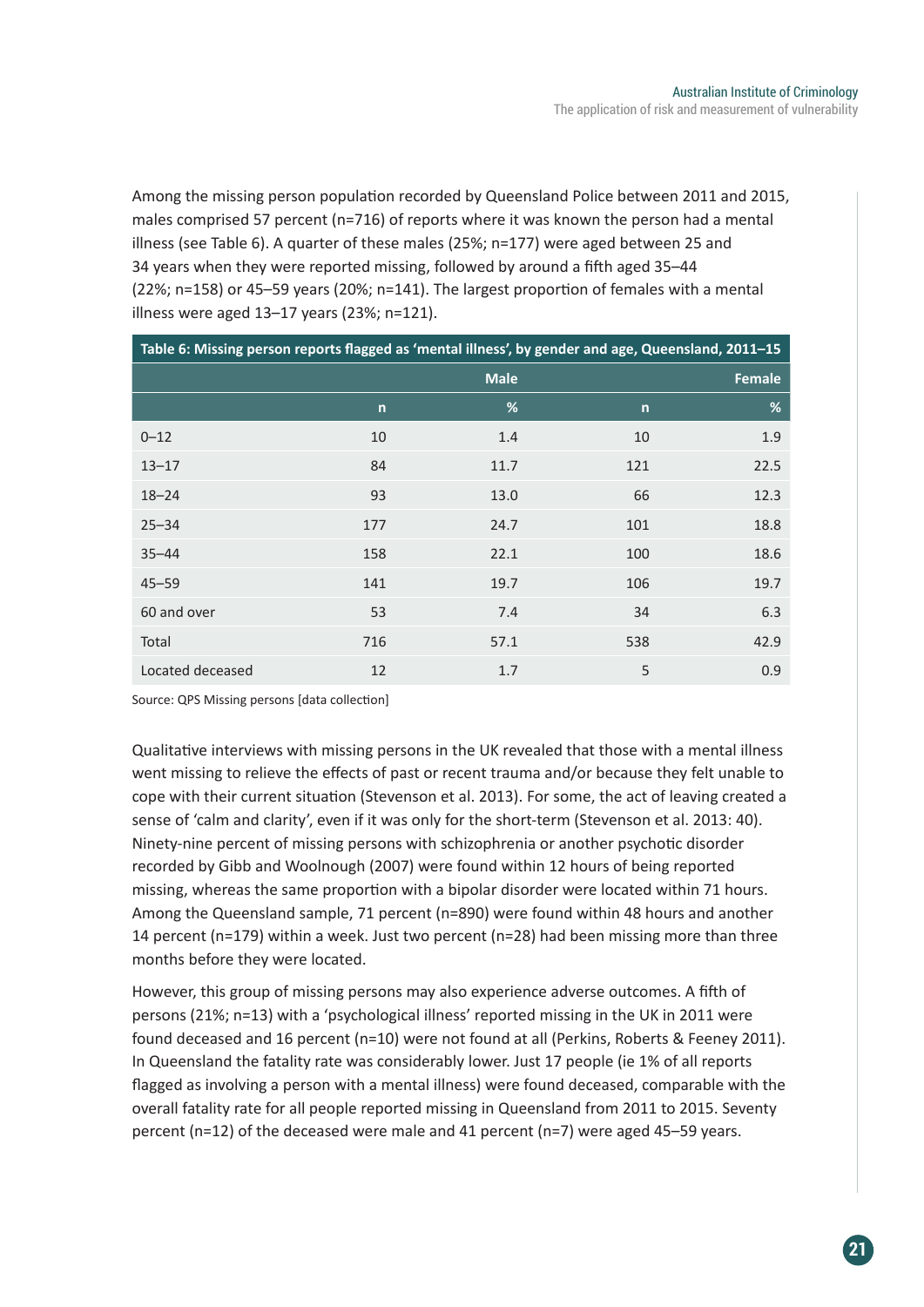Some of the missing persons who have a mental illness leave to commit suicide, although the proportion of completed suicides among the population of missing persons with a mental illness has not been quantified and not every suicide is associated with a mental illness. Australian police data suggest variable rates of intent to commit suicide. For example, 18 percent (n=7,812) of missing person reports in Victoria between 2011 and 2015 referred to intent to cause self-harm. This is similar to the 15 percent (n=54) of persons from a New South Wales sample of 357 missing (Foy 2006) and 16 percent of a random sample of 1,008 missing person cases examined from the UK (Tarling & Burrows 2004). However, two percent or less of reports from New South Wales (0.2%; n=115), Queensland (1.8%; n=564) and the ACT (0.2%; n=11) were recorded as 'suicide'. Some of this variation may be related to whether the record indicates intent to self-harm (Victoria) or actual harm committed.

The majority of missing persons who suicide are male and middle-aged (Newiss 2011) and have a past history of suicide attempts (65%; Foy 2006). This is also apparent among the Queensland missing person population indicated as suicidal. Between 2011 and 2015, six in 10 reports in which the person was thought at risk of suiciding related to males (59%; n=331), of whom 43 percent (n=141) were aged 35 to 59 years (see Table 7). Females at risk of suicide tended to be younger, with over a quarter (27%;  $n=62$ ) aged 13–17 years and 46 percent ( $n=106$ ) aged between 13 and 24 years. Two percent (n=13) of this population were found deceased, 70 percent of which (n=9) were male. All male deceased were aged 35 to 59 years.

| Table 7: Missing person reports flagged as 'suicide', by gender and age, Queensland 2011-15 |                              |      |                |      |  |
|---------------------------------------------------------------------------------------------|------------------------------|------|----------------|------|--|
|                                                                                             | <b>Male</b><br><b>Female</b> |      |                |      |  |
|                                                                                             | $\mathsf{n}$                 | %    | $\mathsf{n}$   | %    |  |
| $0 - 12$                                                                                    | $\overline{2}$               | 0.6  | 3              | 1.3  |  |
| $13 - 17$                                                                                   | 39                           | 11.8 | 62             | 26.6 |  |
| $18 - 24$                                                                                   | 59                           | 17.8 | 44             | 18.9 |  |
| $25 - 34$                                                                                   | 82                           | 24.8 | 34             | 14.6 |  |
| $35 - 44$                                                                                   | 72                           | 21.8 | 51             | 21.9 |  |
| $45 - 59$                                                                                   | 69                           | 20.8 | 33             | 14.2 |  |
| 60 and over                                                                                 | 8                            | 2.4  | 6              | 2.6  |  |
| Total                                                                                       | 331                          | 58.7 | 233            | 41.3 |  |
| Located deceased                                                                            | 9                            | 2.7  | $\overline{4}$ | 1.7  |  |

Source: QPS Missing persons [data collection]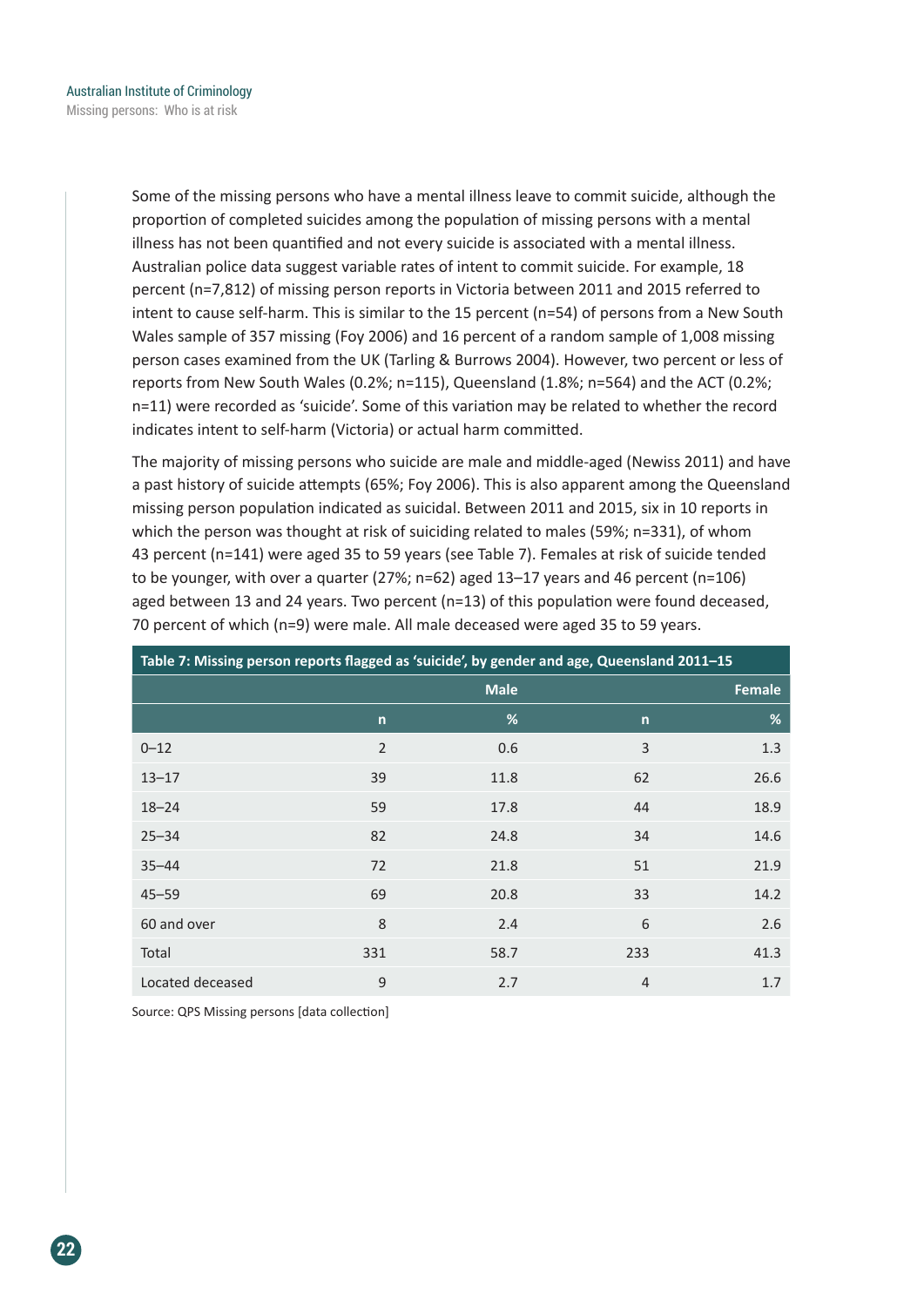#### *Children and young people*

Children and young people represent a disproportionate number of missing person reports. Previous Australian estimates indicate triple the number of missing reports related to children and young people for every report concerning an adult (Henderson & Henderson 1998; Henderson, Henderson & Kiernan 2000; James, Anderson & Putt 2008). For comparative purposes, two-thirds (64%; n=77,965) of missing person reports in England, Wales and Scotland in 2012–13 related to children and young people, over a third (36%; n=43,310) to young people aged 15–17 years (National Crime Agency & UK Missing Persons Bureau 2014).

Children aged 0–12 represent a high risk category because their age affects their capacity to respond to an unfamiliar situation or environment. A study of missing-murdered in the UK also found children aged 5–9 years ranked third in their risk of being murdered after going missing (Newiss 2004). Among younger children the risk of harm is heightened as the missing event is often involuntary. There is mandatory reporting in Australia of any missing event involving a child aged 0–12 years and in most jurisdictions a missing person report must be generated for children reported missing to the police. In 2015 the Queensland Police Service replaced Child Abduction Alerts with Amber Alerts, an alerting system first implemented in the US. Amber alerts are enacted in 'time critical situations' where a child under the age of 18 is suspected of having been abducted or has gone missing in suspicious or concerning circumstances and they are considered at imminent risk of serious harm or death (QPS 2016: np). In 2017, through the coordination of the NMPCC, all state and territory police announced the national rollout of the Facebook Amber Alert system.

In Australia (excluding South Australia) children aged 0–12 comprised eight percent (n=12,459) of missing person reports in 2011–15. The proportion ranged from five percent (n=30) in Tasmania to 13 percent in Queensland (n=3,909) and 14 percent in the Northern Territory (n=159). The incidence of missing person reports about children decreased in New South Wales from 2011 (7%; n=889) to 2015 (3%; n=296) but remained stable in other jurisdictions and nationally. Data from Queensland show that the majority of children reported missing between 2011 and 2015 were located within 48 hours (72%; n=2,818), with 87 percent (n=3,394) of reports about missing children resolved within a week (see Table 8). Two percent of children were located after three months. No child was found deceased during this five-year period.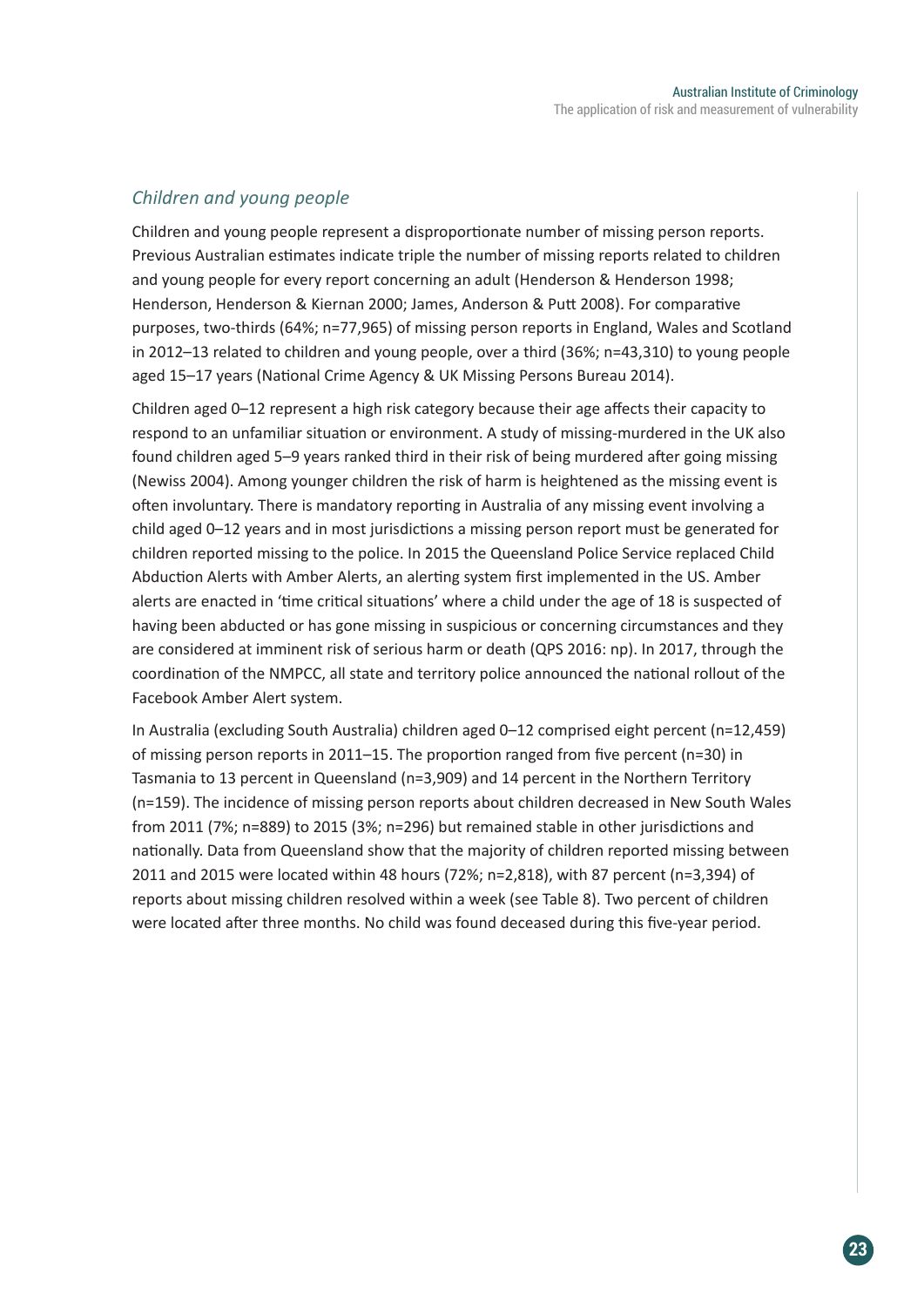Missing persons: Who is at risk

| Table 8: Location time frame, children and young people, Queensland, 2011-15 |              |                 |              |                      |
|------------------------------------------------------------------------------|--------------|-----------------|--------------|----------------------|
|                                                                              |              | Children (0-12) |              | Young people (13-17) |
|                                                                              | $\mathsf{n}$ | %               | $\mathsf{n}$ | %                    |
| <48 hours                                                                    | 2,818        | 72.1            | 10,972       | 67.7                 |
| <1 week                                                                      | 576          | 14.7            | 3,012        | 18.6                 |
| $<$ 1 month                                                                  | 247          | 6.3             | 1,316        | 8.1                  |
| $<$ 3 months                                                                 | 87           | 2.2             | 374          | 2.3                  |
| >3 months                                                                    | 92           | 2.4             | 306          | 1.9                  |
| Unknown                                                                      | 89           | 2.3             | 218          | 1.3                  |
| Total                                                                        | 3,909        | 100.0           | 16,198       | 100.0                |
| Located deceased                                                             | 0            | $\overline{0}$  | 4            | 1.7                  |

Source: QPS Missing persons [data collection]

Young people aged 13–17 are also considered a high risk group, although their personal circumstances and supposed reason for going missing determines the level of risk attached to each missing event. Half of missing person reports in Australia between 2011 and 2015 (49%; n=73,684) related to young people in this age group. As discussed earlier, most young people appear to decide to go missing (Biehal, Mitchell & Wade 2003) and may be classified as 'absent' rather than genuinely 'missing'.

Children and young people who go missing three or more times are considered a high risk group. For example, three in 10 children involved in a study of runaway children in the UK had been reported missing at least three times (Rees & Lee 2005); an even higher 60 percent among missing children living in the Merseyside region of Liverpool, UK (Mervyn 2004; cited in Shalev Greene 2011). Fifty-one high risk missing children and young people living in Oxford included in a study by Shalev Greene (2011) went missing an average eight times (range=3–53) for a total of 419 missing episodes between mid-January 2005 and mid-January 2006. Females comprised 71 percent of this group.

High rates of recidivism are evident among the Australian population of missing children and young people too (Bricknell & Renshaw 2016; James, Anderson & Putt 2008; Henderson & Henderson 1998). More than two-thirds (68%; n=7,516) of missing person reports in Queensland during 2011–15 related to young people who had been reported missing at least once during the period considered. Males (68%; n=3,209) and females (69%; n=4,307) were equally likely to be reported missing multiple times but the number of times they went missing could not be determined from the data provided. However, data from the Northern Territory showed that 42 percent of persons (n=475) reported missing three or more times were aged 13–17 years, or 13 percent of all missing persons in this age group. The number of times a person was reported missing in one year ranged from three to eight episodes.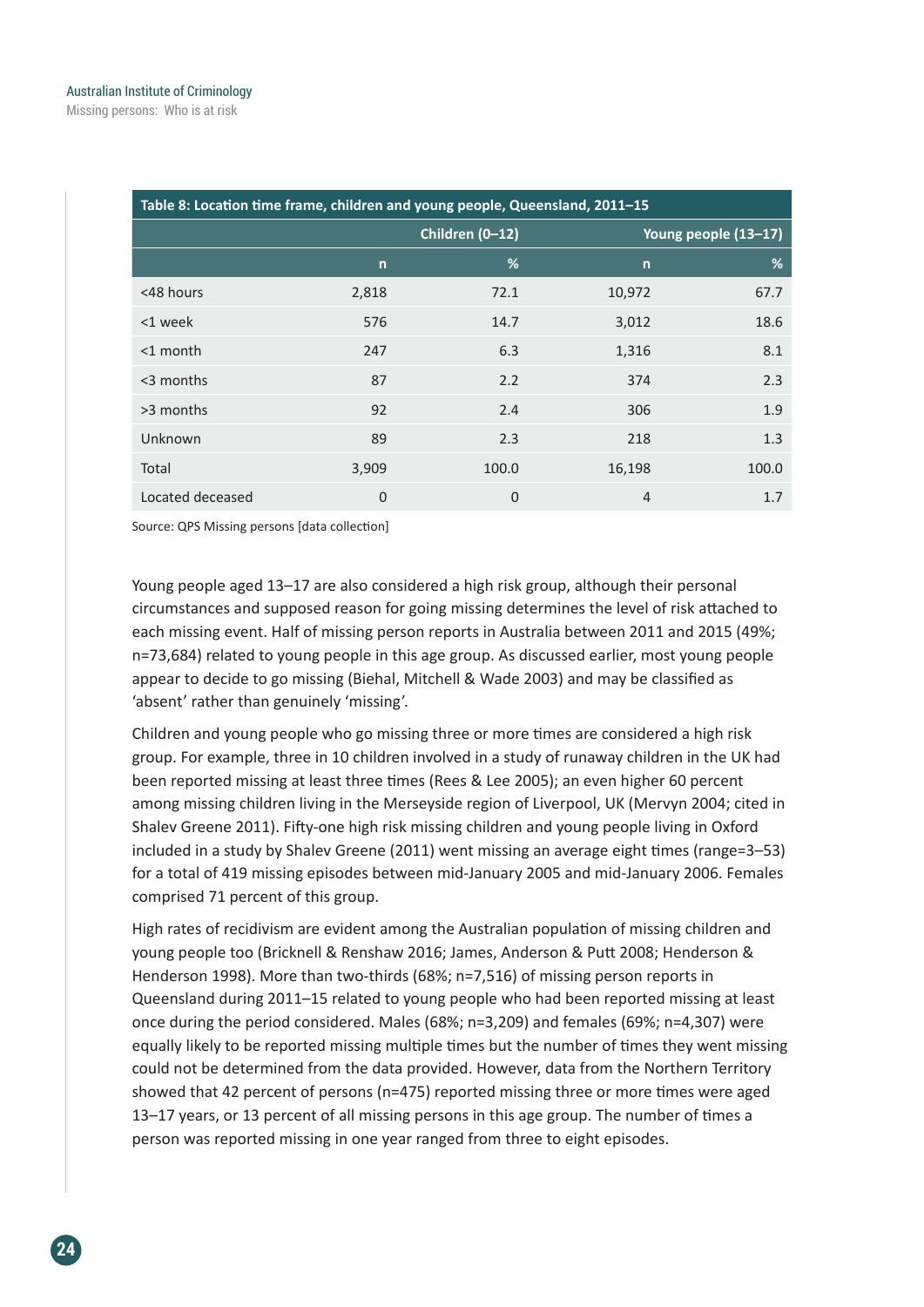#### **Child abduction**

The missing continuum proposed by Biehal, Mitchell and Wade (2003) delineates children missing following parental separation as unintentional missing and children missing following parental abduction as forced. A parent may take their child because they want more influence over how the child is raised, they are unhappy with the current parenting or custody arrangements, they fear loss of contact or a breakdown in the relationship with the child or to escape family violence (Newiss & Traynor 2013). Parents with children who drift may also intentionally or unintentionally create the situation where the child is considered missing by the other parent.

The number of children reported missing following parental separation or abduction is not consistently recorded by state and territory police and other data collated by advocacy groups cannot be verified. It is probable that reports to police underestimate this type of missing event, particularly where children are believed missing following parental separation, as parents may seek alternative methods to trace their child (see below). Abductions are less uncertain, although some may not constitute a missing event, where the child's whereabouts and wellbeing can be confirmed or it is known the child is with the other parent.

Nonetheless, child abduction by a parent, another known person or a stranger is a rare event in Australia. Police interviewed for the study noted their agency received few missing person reports involving a suspected abduction and there were no discernible trends in abductions handled by police. In New South Wales, 28 missing person reports from 2011 to 2015 (0.05% of all reports) related to abduction, although the ages of the victims were not specified. Of those, five were parental abductions and the remainder abductions committed by a known (nonparent) or unknown person. In the UK between April 2011 and March 2012, parents committed 17 percent of child abduction incidents and other family members committed two percent (Newiss & Traynor 2013). Larger proportions of child abductions were committed by strangers (42%) or someone known but not related to the child (35%). Among the 54 children reported missing in New South Wales since 1980 and still not located, eight were 'probable' stranger abductions and seven 'possible' stranger abductions (New South Wales Police Force personal communication 7 October 2016). More than three-quarters of these 15 children were female with an average age of 11 years. Younger children were taken from or near their home and older children from public locations.

Australia is a signatory to the Hague Convention on the Civil Aspects of International Child Abduction, the primary international agreement relating to international parental child abduction. The convention is administered by the Australian Central Authority (Attorney-General's Department) and provides assistance to parents seeking the return of or contact with children taken to another country without their knowledge or permission. The Australian Central Authority manages applications submitted by parents for children taken from and to Australia. Australia also holds bilateral agreements with Lebanon and Egypt on this matter.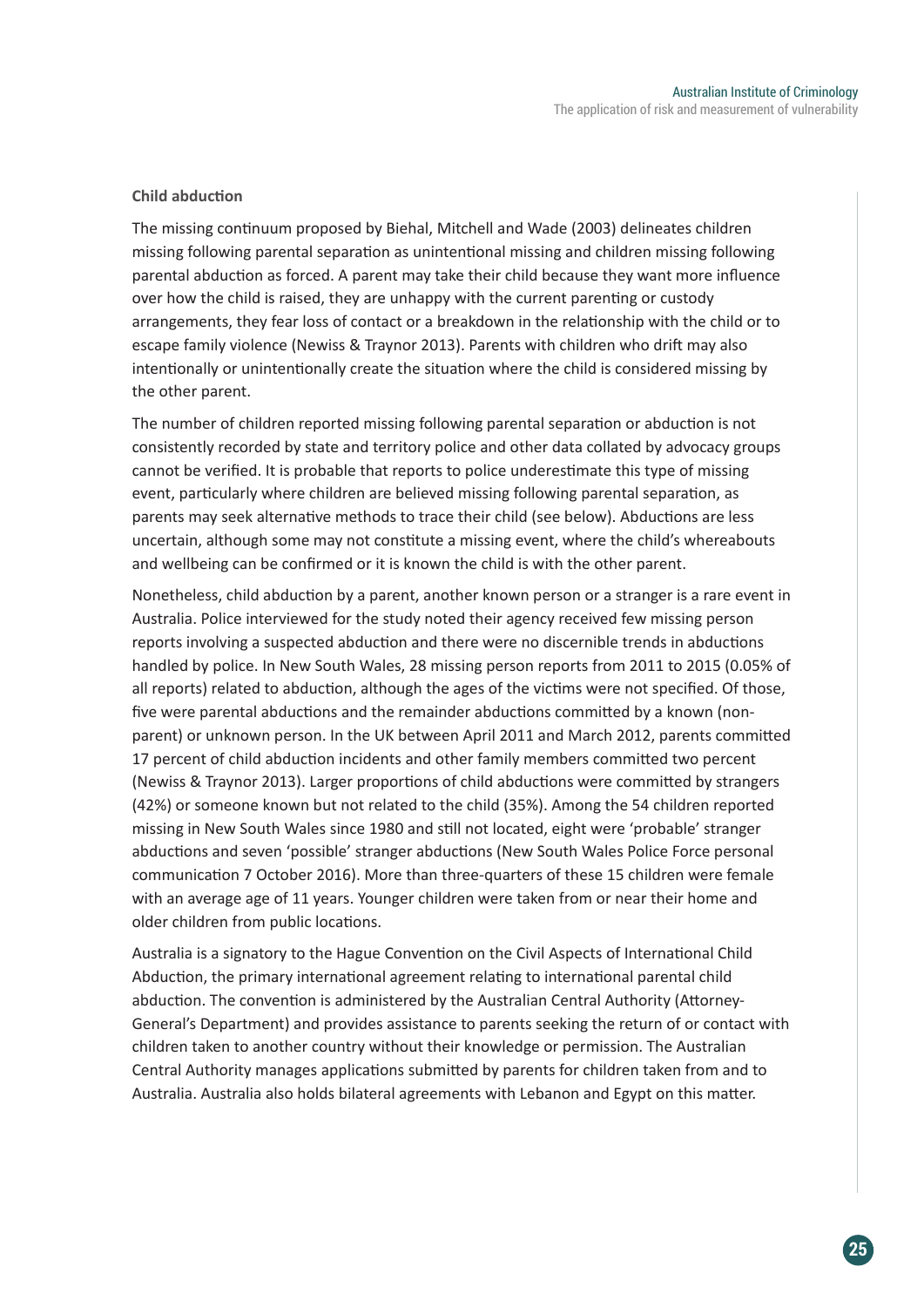Between 2011–12 and 2015–16 the Attorney-General's Department received 399 new applications for assistance to recover 599 children wrongfully removed to or retained overseas by a parent (AGD 2016). The number of new applications for children retained in Australia was 306 for a total of 516 children. Most applications related to parents taking children to New Zealand (range=26–42% of applications per year) or the UK or US (range=20–43%). These were described as relatively 'straightforward' to resolve, with the average case finalised within two to three months (AGD personal communication 4 October 2016). Two hundred and ninety-six children were returned to their parent in Australia over the same period, and 271 returned to an overseas based parent.

The proportion of Hague convention cases defined as wrongful removal or wrongful retention was not available to the study, although it was noted from initial case file analysis there had been an increase in wrongful removal cases (AGD personal communication 4 October 2016). Younger children were usually removed by parents and older children retained, although in the latter case sometimes with the apparent consent of the child. Retention cases often coincided with children going overseas with the parent during the holiday season (AGD personal communication 4 October 2016). Bilateral agreement cases comprised a much smaller number of cases managed by the Australian Central Authority and were largely retention cases.

Within Australia, children who are taken by one parent without the permission or knowledge of the other parent may be returned on execution of a recovery order. Recovery orders are court-directed orders enacted under section 67U of the *Family Law Act 1975* (Cth) and coordinated by the AFP for all jurisdictions except Western Australia, where they are administered by Western Australia Police. Recovery orders authorise police (or other approved recovery officer) to locate and return a child, or can be used to prohibit a person taking a child, and are effective for 12 months. Between 1 July 2010 and mid-September 2016 the AFP served 3,007 recovery orders (AFP personal communication 20 September 2016). The majority of children were recovered within 24 to 48 hours of the order being served. A small number of cases started as domestic incidents but progressed to the child being taken overseas. Most of the long-term cases involved children taken overseas. According to the AFP, few cases eventuated in an arrest warrant. Matters involving children listed under a recovery order are not necessarily managed from a missing person perspective, in part because the applicant knows where the other parent is in the majority of cases (AFP personal communication 20 September 2016).

#### **Young people missing from out-of-home care**

'Absconder' is considered by some police agencies as a pejorative term as it suggests criminal behaviour. However, it continues to be a commonly used phrase to describe children and young people who leave out-of-home care (or other care facility) without permission and whose whereabouts are generally known or confirmed. While absconding is not confined to young people, it is considered to account for a significant proportion of missing person reports for the 13 to 17 year age group. In the UK the category 'absent' often denotes events where children are otherwise missing from out-of-home care.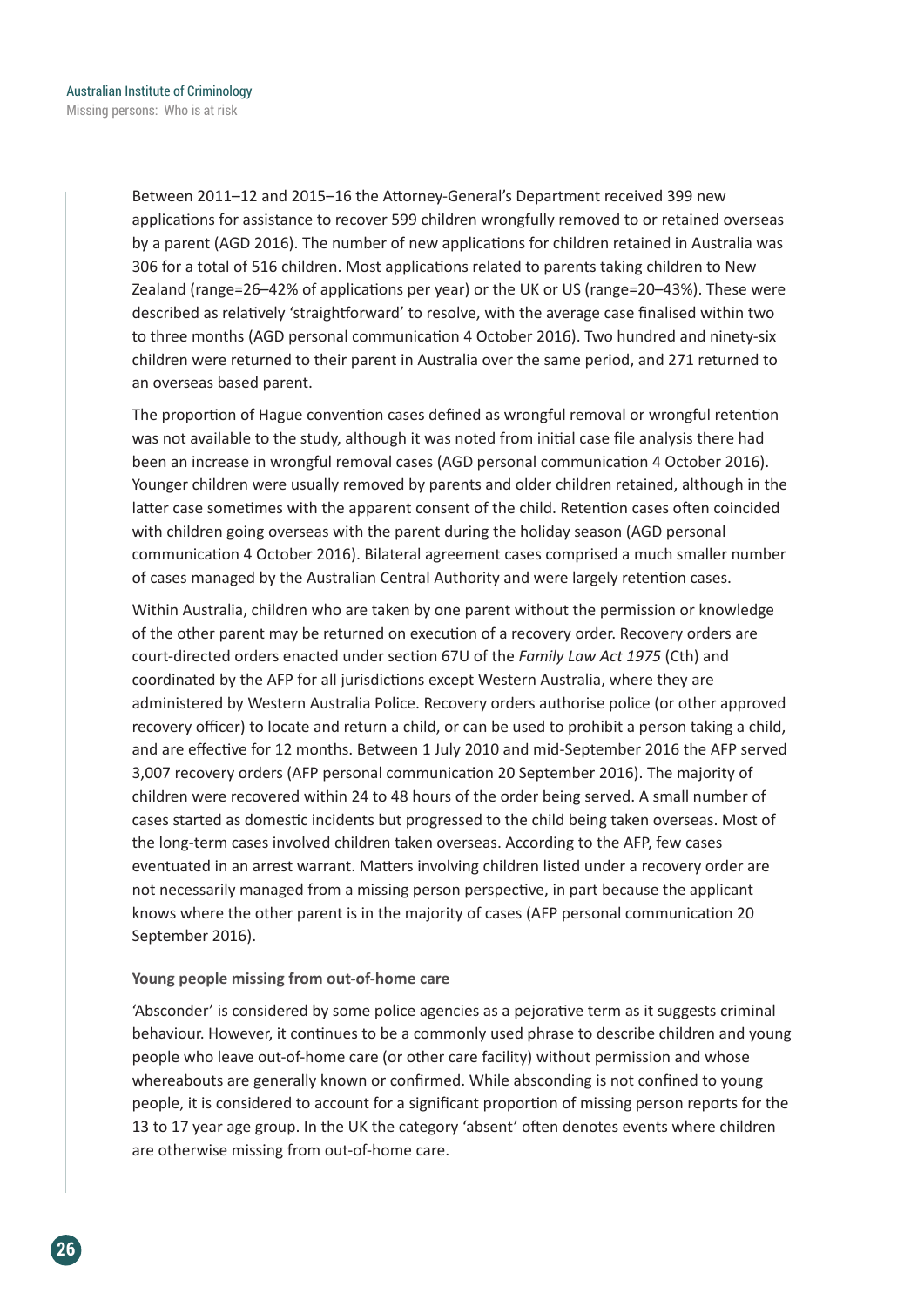Data from South Australia and the ACT suggest large numbers of absconders in the missing person population—36 percent (n=19,803) and 81 percent (n=4,711) respectively between 2011 and 2015. Data from Queensland suggest much lower numbers. Eleven percent of reports (n=1,832) about young people were flagged as involving an absconder. This compares with nine percent (n=367) of children aged 0–12 years and 0.3 percent (n=45) of adults 18 years and older.

Overseas research indicates that children and young people living in out-of-home care are more likely to go missing than their peers residing in family homes (Abrahams & Mungall 1992; Biehal & Wade 2000; Rees 1993). For example, a study of 200 young people (aged 11–16 years) living in out-of-home care in four (undisclosed) local authorities in the UK estimated between 25 and 71 percent of children, depending on location, went missing overnight on at least one occasion (Wade & Biehal 1998). The majority of children who went missing were aged 13–15 years (average age 13 years) and female (Wade & Biehal 1998). A quarter of this group first went missing before 11 years of age and most were absent once or twice during their residence.

Biehal and Wade (2000) described two distinct 'patterns of absence' among young people who went missing from out-of-home care. The first group or the 'friends profile' were older, more likely to live in foster rather than residential care, and had fewer missing episodes but went missing for longer periods of time. Two-thirds left on their own, almost all (more than 90%) stayed with family or friends and two-thirds returned voluntarily. The second or 'runaway profile' group were younger, lived in residential care, had more frequent but shorter absences and were equally likely to go missing with others or take off on their own. Around half were located with family or friends but almost a third (compared with none of the 'friends profile' group) slept rough for at least some of the time they were missing.

The reasons for going missing are thought to be different although not unique to either group. Young people who go missing from out-of-home care are largely rebelling against authority, the friction experienced with staff or other residents, isolation or other socio-environmental factors. Young people who run away from home are also rebelling against authority, in this case from parents or other resident adult figures, but also to avoid more serious family conflict and escape family and domestic violence, physical and sexual abuse. Children and young people who go missing have been referred to in the literature as 'runaways' and 'throwaways', where runaways are those who choose to leave their place of residence and throwaways are impelled to leave. A fifth of missing young people were categorised by Wade and Biehal (1998) as throwaways.

The outcomes for children and young people while missing are variable. Again, Australian data are only available for Queensland, but all children and young people reported missing in this state between 2011 and 2015 were found alive, although the status of their wellbeing was not recorded. The majority of young people were located within 48 hours of being reported missing (68%; n=10,972) but a slightly larger proportion compared with children were missing for up to a week (19% vs 15%).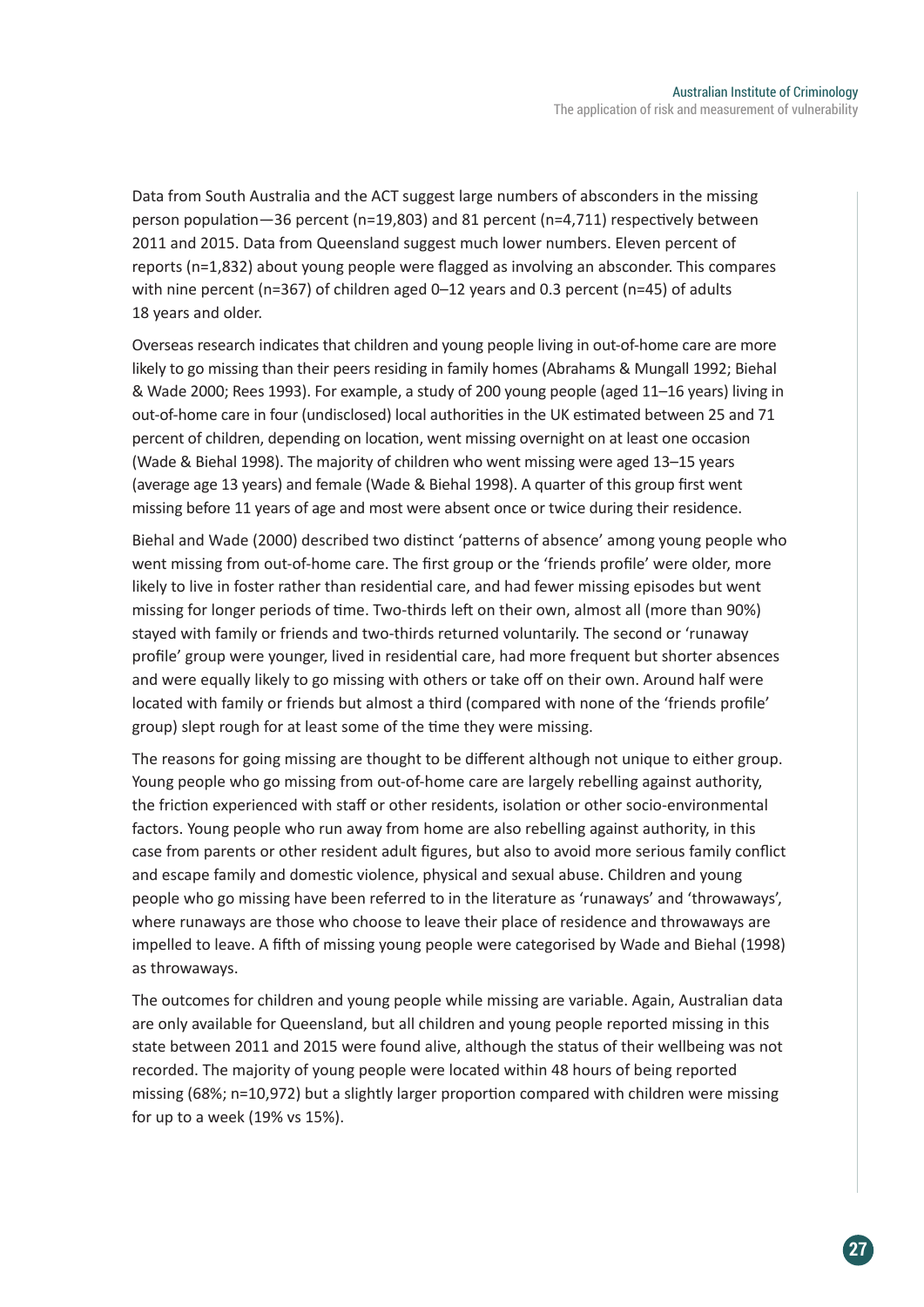The experiences of children and young people reported missing from out-of-home care are not available from the data provided to the study, but other research suggests that many are exposed to harm and/or engage in risky or criminal behaviour. For example, 68 percent of children missing from residential care and 27 percent missing from foster care offended while missing (Biehal & Wade 2000) and 86 percent of children and young people in Shalev Greene's (2011) study of recidivist missing had been arrested at least once. Over a quarter of the arrests (28%; n=110) among young people included in the latter study were for battery, assault and grievous bodily harm, 14 percent for criminal damage and 11 percent each for shoplifting and theft.

Missing young people are also at heightened risk of violent victimisation. High profile cases in the UK and investigations by state police reveal grooming networks where young people (mostly female and predominantly from out-of-home care) are subject to sexual exploitation during repeated missing events. The young people are contacted through social media, provided with cigarettes, money, drugs and alcohol in exchange for sex and, according to investigating officers, are unlikely to perceive or report the behaviour as sexual assault (Victoria Police personal communication 6 October 2016). Police noted the substantial challenges faced by partner agencies to manage the large numbers of young people reported missing from out-of-home care, in particular the habitual or recidivist missing, and protecting them from further exposure to physical and sexual abuse. A number of jurisdictions (for example, Victoria and Queensland) have since initiated whole-of-system responses to the issue (see, for example, Queensland Family and Child Commission 2016).

#### *Other vulnerable groups*

Discussions with state and territory police explored vulnerabilities associated with other population groups. Persons with dementia are the fifth of the five high risk groups identified by police and the literature, but the data provided to the study did not specify the number of missing persons reports about this group. State and territory police interviewed for the study suggested more males than females comprised the missing population with dementia. Most were found within 48 hours, although a few (in the larger jurisdictions) died while still missing, due to the environmental conditions they were exposed to. The Safely Home Program in New South Wales and Queensland, a collaboration involving police and Alzheimer's Australia, provides bracelets to dementia sufferers with an inscribed personal identification number and toll free telephone number. Police considered the program had probably assisted in reducing the number of reports and the length of missing episodes. However, they also noted that the program's success relied on dementia patients being registered, which sometimes occurred only when or shortly after the missing report was made.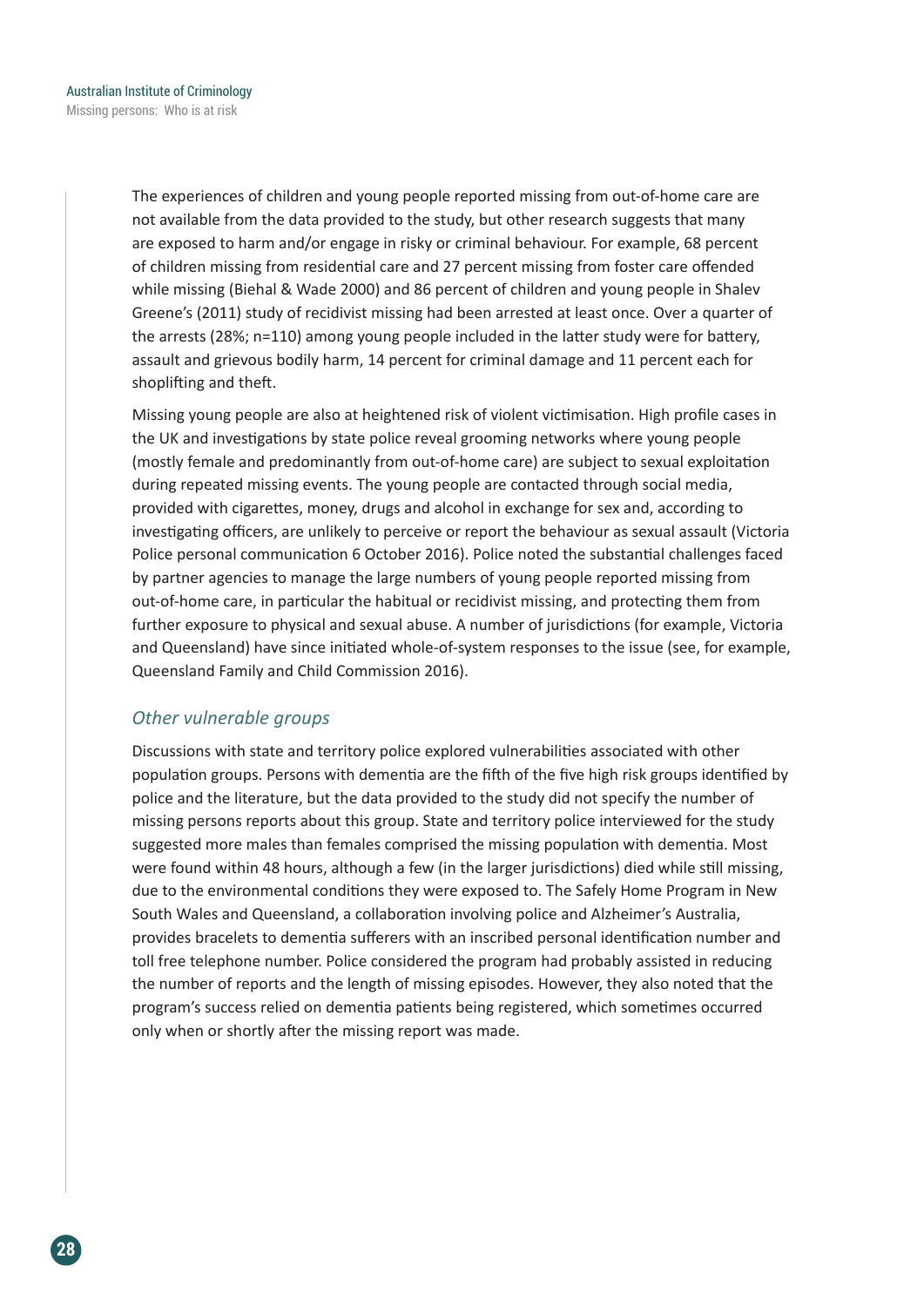#### **Indigenous people**

Little if any literature has examined missing rates among Indigenous people, other than reports on the high numbers of First Nation women reported missing (and presumed murdered) in Canada, which is the subject of a government inquiry (Canadian Government 2016). Aboriginal and Torres Strait Islander people may represent a distinct group of missing, as a naturally more transient population and one potentially less inclined to report an absence to police. Among the Indigenous community an absence may be just that—understood by the person 'missing' and their family as time elsewhere—but in some instances may mask a genuine missing episode. Similarly, there may be reluctance about engaging with police, or cultural mores about public identification of community members, that delay reporting a missing person event to police or contributing to missing person investigations. Instead, there may be a preference to rely on personal networks to locate a missing family member or friend.

Data were available on the Indigenous status of missing persons for New South Wales, Victoria, South Australia and the Northern Territory. The proportion of missing persons reports related to an Aboriginal or Torres Strait Islander person was 27 percent (n=16,315), three percent (n=1,490), 16 percent (n=8,401) and 51 percent (n=580) respectively. Unit record data from the Northern Territory revealed some differences between the Indigenous and non-Indigenous missing population. Indigenous missing persons were less likely to be categorised as lost compared with non-Indigenous missing persons (9%; n=52 vs 14%; n=57) and slightly more likely to be categorised as voluntary missing (91%; n=526 vs 86%; n=349). Fatality rates were the same, at two percent of the Indigenous (n=12) and non-Indigenous (n=10) missing population.

Anecdotal information from Northern Territory Police (personal communication 30 September 2016) noted a trend in missing persons reports about people arriving in town centres (specifically Darwin) for cultural or healthcare obligations but not returning to their communities when expected. Absconding from hospitals and other health clinics was particularly conspicuous, proposed to occur because absconders were away from family support for lengthy periods of time and chose to leave the healthcare facility before the episode of health care had been completed. In the majority of these cases the missing person was eventually located but the length of time until location tended to be longer than average (NT Police personal communication 30 September 2016).

South Australia Police also observed delays in reporting to police, with the Indigenous community often turning to family members to help locate someone thought missing before seeking assistance from the police. This sometimes resulted in delays in reporting of up to three or four months. Transience among community members further complicated the assessment of whether an individual absent for a few days or weeks was genuinely missing or had travelled elsewhere. Police cautioned against the risk of stereotyping periods of absence as usual practice but also the converse risk of treating every absent episode as a missing person event. Consultation with family may then be particularly critical to ascertaining the normalcy of a person's absence in such episodes.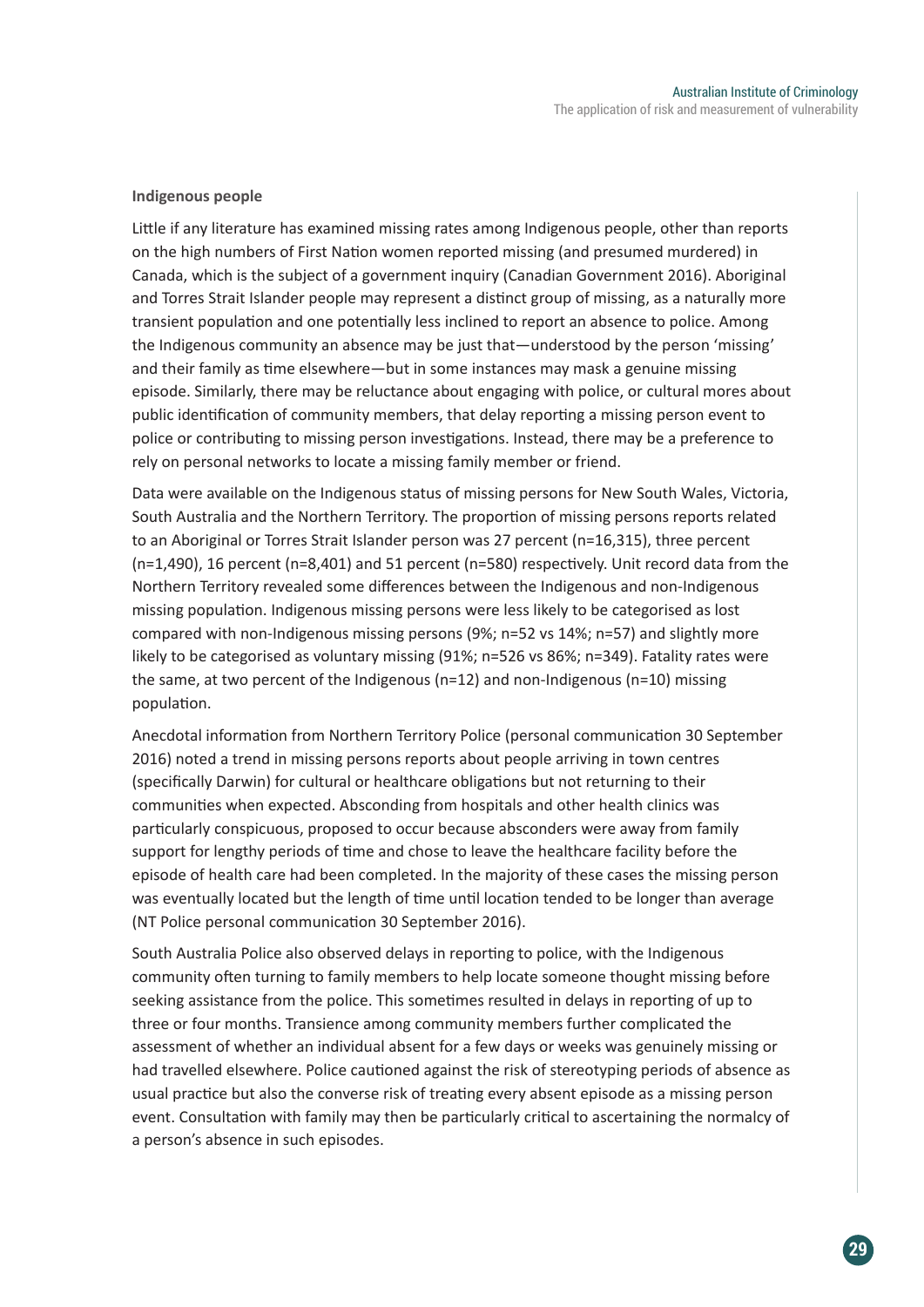**Family and domestic violence**

Family and domestic violence is an indicator of potential harm in missing person risk assessments applied in New South Wales, Victoria, Queensland, South Australia and the ACT. Five percent (n=2,012) of reports in Victoria between 1 January 2011 and 31 December 2015 related to a person involved (either as victim or perpetrator) in family and domestic violence, compared with 1.5 percent of reports (n=901) in New South Wales and 0.5 percent (n=122) in South Australia. Due to the aggregate nature of data provided by these jurisdictions, information on the age, gender or victim/perpetrator status of the missing persons was not available.

State and territory police had not observed any change in the number of missing person reports related to family and domestic violence and the data from New South Wales, Victoria and South Australia indicate no change in incidence over the five-year period to 31 December 2015. However, while the number of reports flagged as family and domestic violence related is small, such cases, according to police, had a higher than average chance of resulting in a fatality—either the victim being murdered by an abusive partner or the perpetrator suiciding.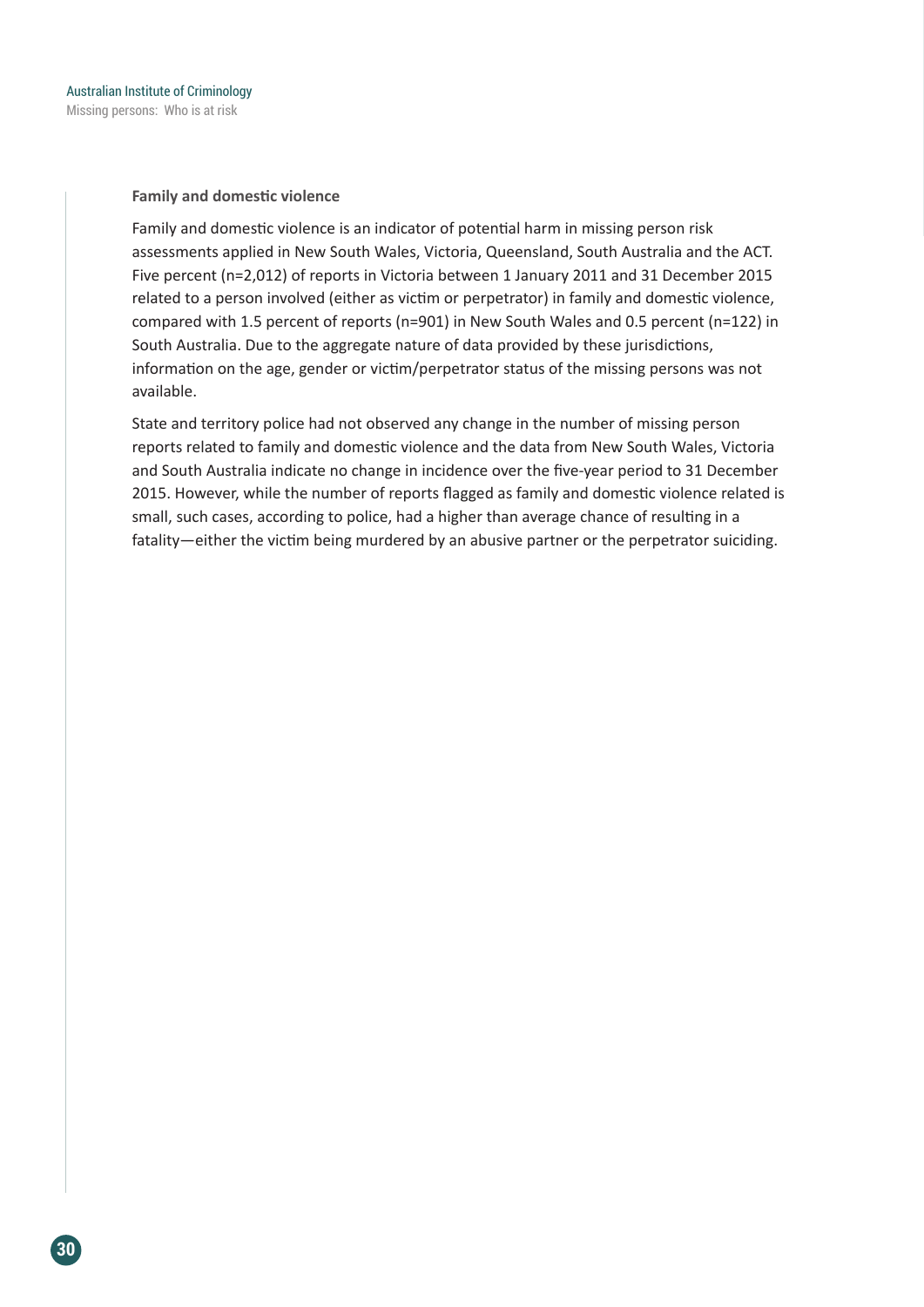## **Discussion**

Over the last two decades the profile of persons reported missing in Australia has been largely consistent (Bricknell & Renshaw 2016; Henderson & Henderson 1998; James, Anderson & Putt 2008). More males than females are reported missing except among young people aged 13–17 years, where females predominate. Young people continue to account for around half of the missing person reports received by police in Australia, many of whom are reported missing multiple times. Children represent less than 10 percent of reports. The rate of reported missing has declined for children since the late 2000s but remained constant for young people. Increases, however, were evident among some adult age groups, in particular adults aged 18–24 and 25–34 years. Most reports were resolved within 48 hours and almost all resulted in the person being found alive. Adults were more likely than children and young people to be found deceased or not located at all.

In the same period the population groups identified as particularly vulnerable to missing episodes have remained the same—that is, children aged 0–12 years, persons with dementia, mental illness or an intellectual disability, persons experiencing suicidal ideation and some categories of young people. Vulnerability is primarily associated with a higher risk of being harmed, either because age or cognitive/mental impairment affects competence to respond to an unfamiliar environment, there is intent to self-harm or current circumstances promote risky decision making. Among some high risk groups vulnerability also reflects high incidence, in particular among young people and those with a mental illness.

Data collated for the study provided some insight into the prevalence of missing episodes among high risk groups but data quality issues, as reported in previous Australian studies, restricted the depth of examination. There were no data on persons with dementia and information about other groups was limited to reporting rates, with some additional detail from Queensland and the Northern Territory on outcome indicators.

The prevalence of mental illness among the missing person population was considerably lower than those found in other studies and highly variable across jurisdictions. The fatality rate for missing persons with a mental illness (in Queensland) was also much lower, comparable with the fatality rate for the whole missing person population. Very low fatality rates (again in Queensland) were also recorded for persons who went missing with the intention of committing suicide.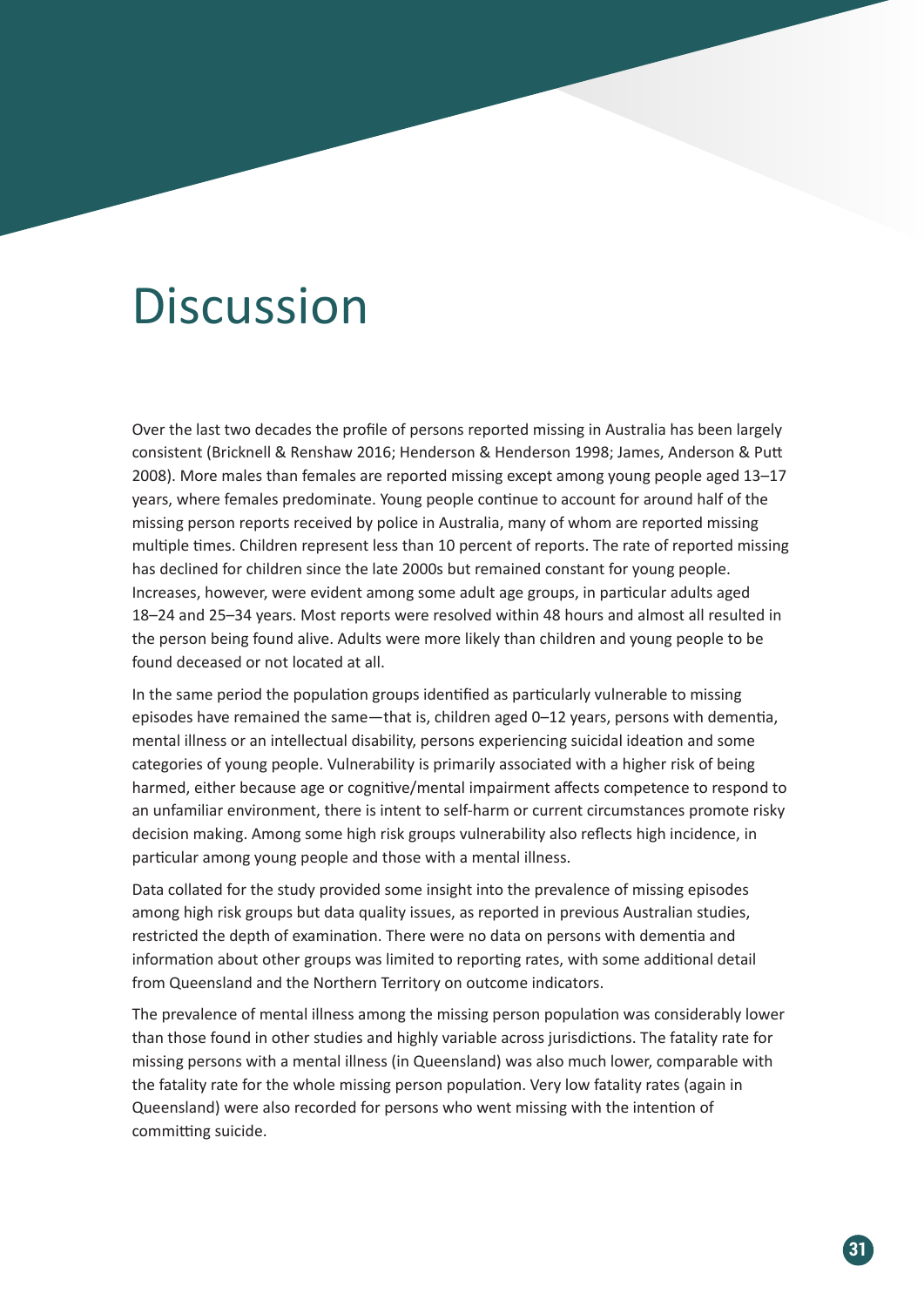Children comprised less than 10 percent of reports and (in Queensland) three-quarters were located within 48 hours and all found alive. The reported rarity of abduction suggests that most children voluntarily or unintentionally go missing, the latter in situations of parental separation, although it is debatable whether these represent genuine episodes of missing. Young people had characteristically higher rates of multiple missing episodes, with 42 percent of young people reported missing in the Northern Territory falling within the high risk category of going missing three or more times in 12 months. The majority of young people were still found within 48 hours but higher proportions compared with other age groups were not located for up to a week.

Risk assessment tools applied by state and territory police provide a potentially more nuanced mechanism to relate risk to intent and predicted outcomes. While findings were limited to one jurisdiction, a comparison of the gravity of individual risk factors against reported occurrence showed that higher vulnerability held some correlation with higher incidence. Infirmity, impairment, age (young or elderly) or mental health problems characterised up to half of missing person reports in Victoria and the likelihood of causing self-harm or attempting suicide was described in a fifth. The disappearance from care placements, an indicator of at risk or absconder populations, contributed to a third of reports. Each of these factors is linked to one of the high risk groups recognised by police. The findings suggest that these groups are not just vulnerable to the consequences of going missing but vulnerable to the propensity, intentional or unintentional, to go missing.

The findings also suggest Australians usually go missing intentionally or voluntarily— to hurt themselves, to abscond from a care placement, to lessen the impact of personal problems, to escape family conflict or violence, or due to the effects of mental illness or alcohol and drug dependency. Less clear is how many become lost, specifically those whose personal circumstances increase the likelihood of unintentionally going missing. Some in this group are safeguarded by preventative measures (eg Safely Home bracelets) and emergency responses (eg Amber Alerts) but their safety is ostensibly more dependent than other missing populations on being identified and located quickly. Australians who are forced missing, due to abduction or other violent means, are the minority. While they are the group at highest risk of harm, they made up less than one percent of reports in Victoria and none in the Northern Territory between 2011 and 2015.

Two demographic groups emerged from the study as particularly vulnerable to adverse outcomes. The first was middle-aged men among the missing population with mental illness or the intent to commit suicide. This group comprised over half of missing person reports in which it was known whether the person reported missing had a mental illness, and the majority of fatalities in which the person was known to be suicidal at the time they went missing. The second was young females aged 13–17, who were more likely to have a mental illness or suicidal ideation than other females and the most inclined to recidivism. Anecdotal information revealed that young females in at least one jurisdiction had been exposed to sexual exploitation while missing and the offending and victimisation consequences for this group were heightened by their circumstances.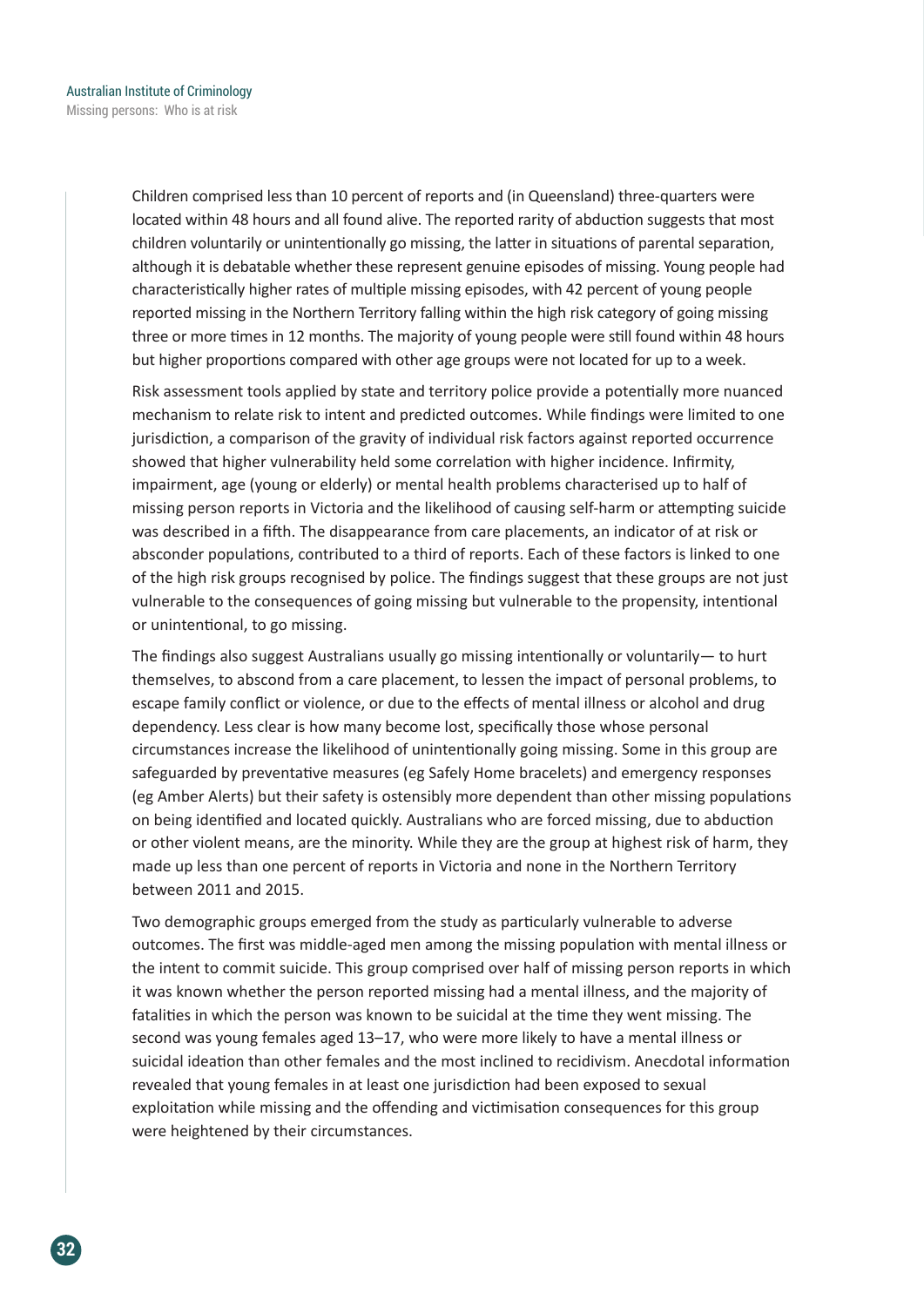## Recommendations

#### **Risk assessment**

Australian state and territory police agencies operate different risk assessment frameworks in missing person incidents and it is was not the purpose of the study to critique these frameworks. Evaluations of missing person assessment tools are, however, generally lacking. Of the small number of reviews, most suggested the theoretical utility of such tools but noted problems around validity (Fyfe, Stevenson & Woolnough 2015; Hedges 2002; Newiss 2004; Tarling & Burrows 2004). There were also issues with lack of compliance with assessment tool guidelines and practices, a propensity to fall back on reasoning that was not informed by formal assessment of risk, and lack of clarity around decision making (Bayliss & Quinton 2013; Smith & Shalev Greene 2015).

The twin functions of missing person risk assessment—to identify appropriate and proportionate responses—are contingent on the application of risk factors that can 'clearly discriminate between different outcomes in missing person cases' (Tarling & Burrows 2004: 25). However, the small number of missing person incidents that result in harm, and the apparent absence of a 'distinctive' pattern of outcomes that can be statistically correlated with a discrete combination of circumstances and risk factors, affects the certainty of risk prediction (Tarling & Burrows 2004).

Vo (2015) and others suggest the need for further research to improve evidence-based policing on missing persons. Missing persons research, particularly in Australia, is incomplete and a firmer basis of knowledge could assist in revising and refining predicted risk categories and predicted outcomes. It would be equally useful to examine risk categorisation and decisionmaking processes among police in jurisdictions operating risk assessment frameworks of varying sophistication. This would be done to measure uniformity and proportionality of response, classify subsequent outcomes for high, medium and low risk incidents, and address the need for standardisation of risk assessment across the eight police services.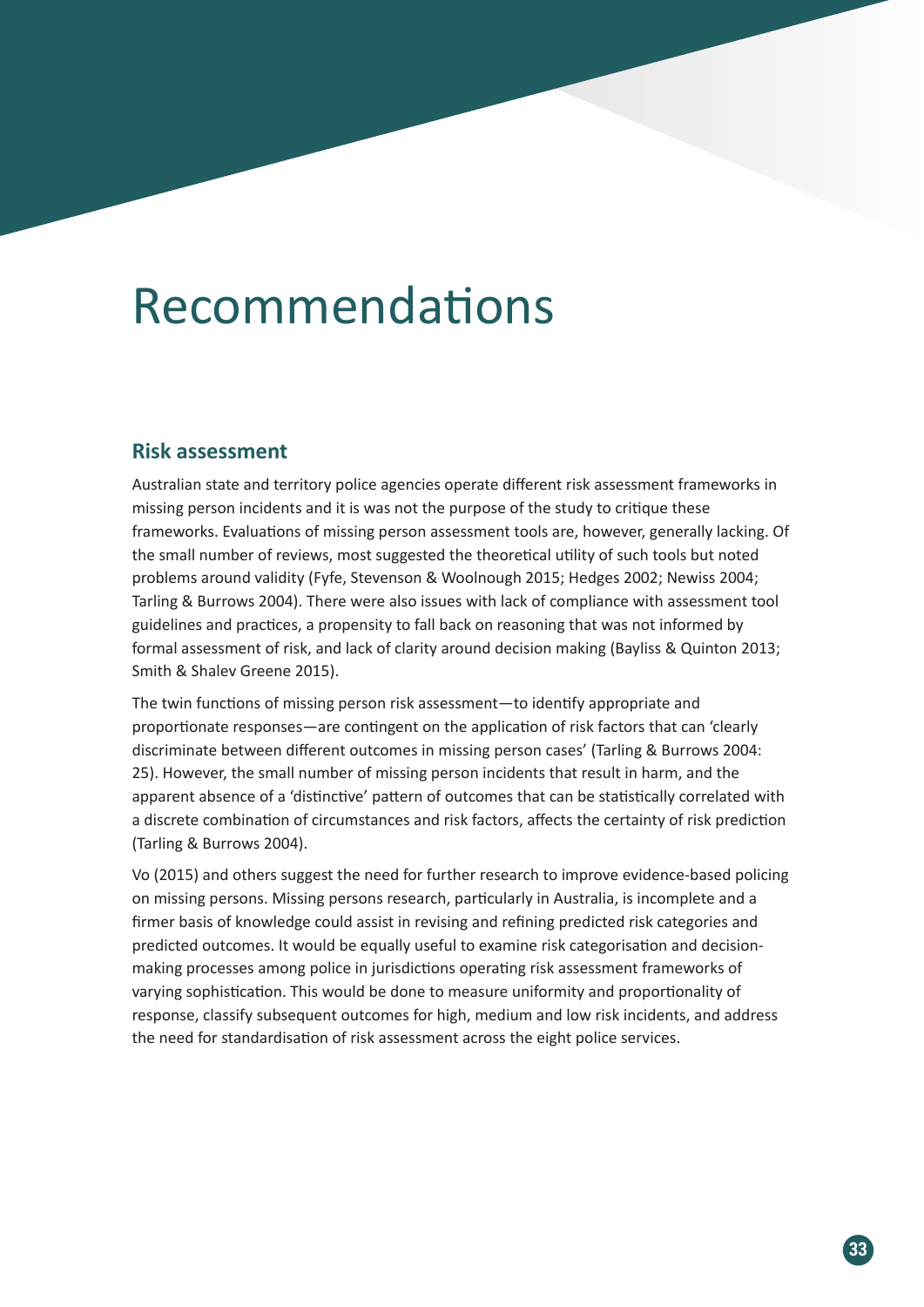### **Data quality and recording**

This and previous Australian studies on missing persons have noted the effect of data quality on the presentation of national and jurisdictional trend data on missing persons. Data quality relates to the comparability of data currently collected, specifically data definitions and jurisdictional variation in the range of data items recorded in different police systems. The NMPCC use a data collection form to collate rudimentary data on missing persons from state and territory police. Data collected for this study using the NMPCC form demonstrated some of the inconsistencies in the data recorded by state and territory police, which affected compilation of trend data and, critically, national data on key variables. It also affected the capacity for police services to provide different aggregations of data depending on the analysis required.

In recommending improvements to the collection of missing persons data, it is also recognised improvements can only be made where resources are available and with the agreement of police data providers as to the purpose and benefits of the exercise. With these considerations in mind, it is recommended the NMPCC establish a Data Working Group within the PCGMP to further assess the current status of missing persons data collected in the jurisdictions, with the aim of developing a Missing Persons Minimum Dataset administered by the NMPCC. The Minimum Dataset would comprise a practical set of agreed data items and data definitions that support the standardised collection of national missing persons data, which can be used by the NMPCC to disseminate annual and trend statistics on its website and in annual bulletins. These data may be provided in aggregate form (as currently done) to simplify NMPCC data collation but with the option to develop a unit record data collection, where practicable and where the need is stated. The latter would permit the type of analysis proposed for this study but which could not be completed and could include a unique identifier for each individual reported missing and for each missing event.

As a minimum the dataset should include:

- demographic information on the missing person—age, gender, Indigenous status, country of birth and marital status;
- information on the missing event—jurisdiction reported missing, jurisdiction located, time frame missing, location status (alive, deceased, not yet located), method of location;
- recidivism status—first time missing, recidivist missing, number of times missing; and
- absconder/absent status.

Preferably the dataset would also include information on known risk factors. This is complicated by the different state and territory police approaches to risk assessment and the risk factors recorded. The inclusion of this data would contribute to better interpretation of risk factors associated with greater incidence of missing events, changes in the association of specific risk factors with inclination to go missing and, in combination with the standard data items, increase understanding of particular demographic groups at greatest risk of harm while missing.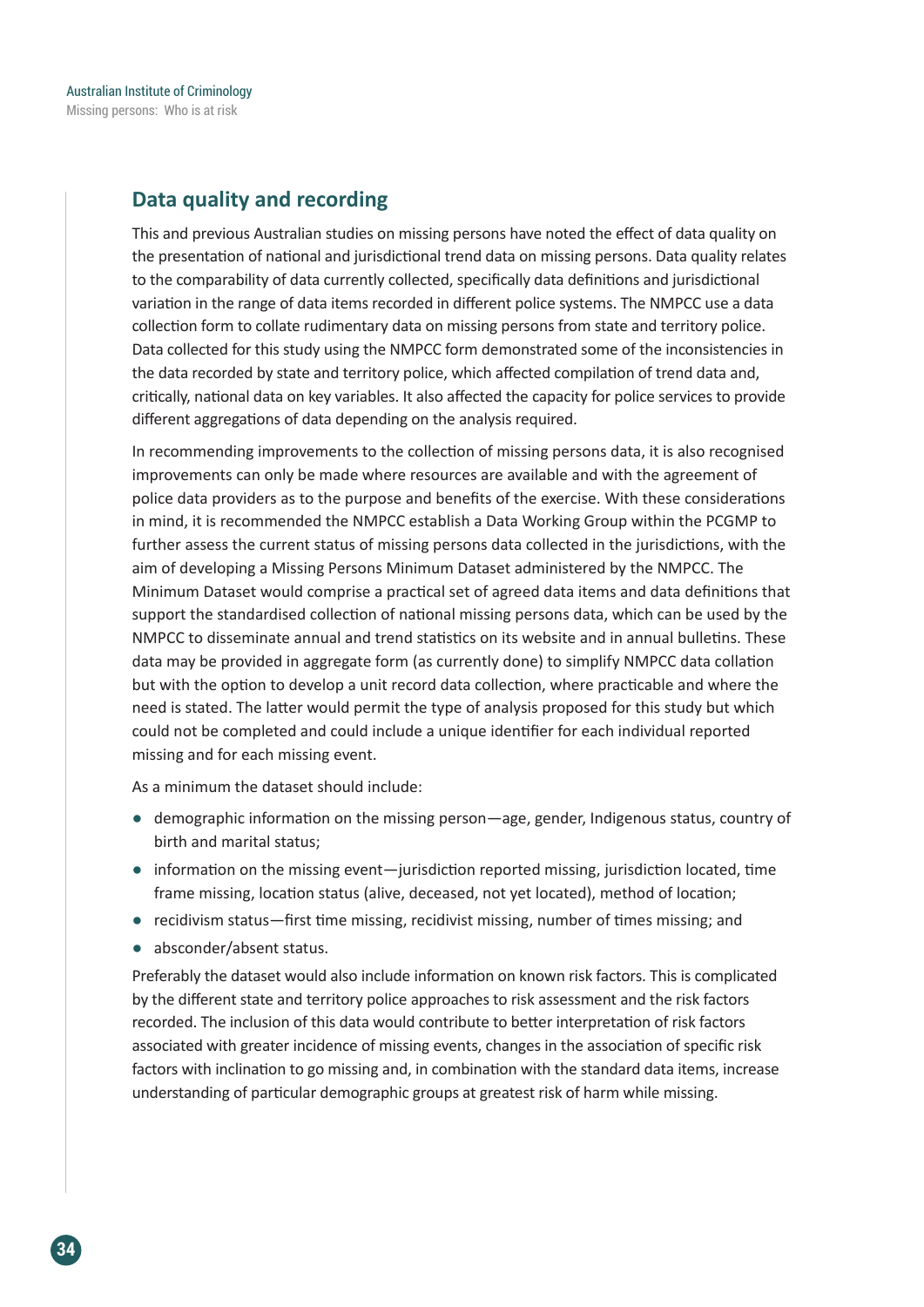Data items may include:

- health and disability status—mental health, disability (physical or intellectual), dementia; need for essential medication;
- intent to commit self-harm/suicide;
- alcohol/drug dependency;
- care and protection orders;
- family and social mediators—victim/perpetrator of family and domestic violence/other significant family conflict or abuse; education, employment and/or financial problems; violent, racist or homophobic victimisation.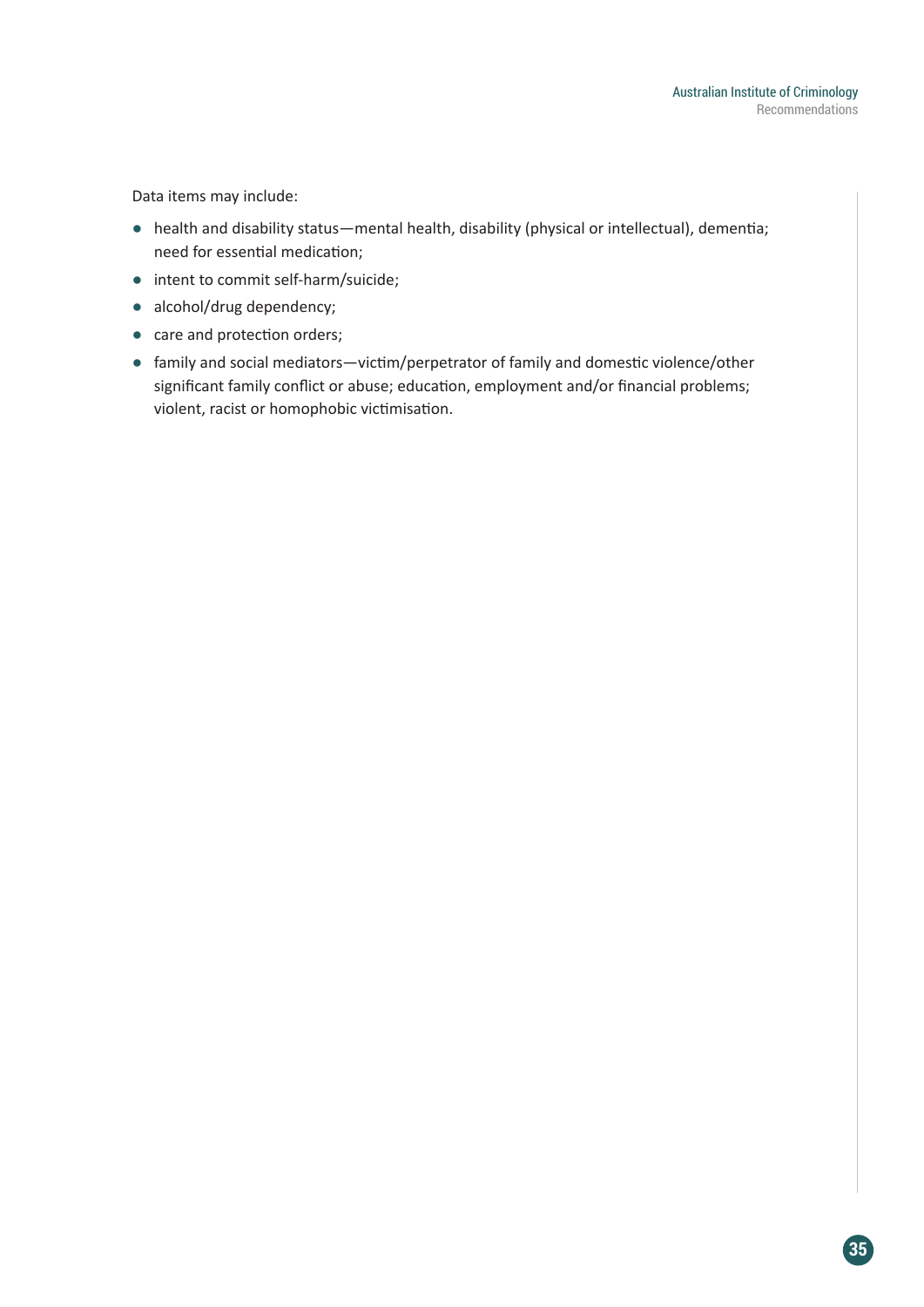## **Conclusion**

Preventative, operational and support responses for missing persons and their families were described in detail by James, Anderson & Putt (2008) and Wayland (2007) and not repeated here. However, future evaluations of these responses may be enhanced by fine-tuning the definition of risk, and in particular the documented, not just the predicted, outcomes for different groups of missing persons. Fyfe, Stevenson & Woolnough (2015) noted the complexity of missing person events and the 'moral ambiguity' of investigative processes. Conventionally recognised groups of vulnerable missing persons are based on expert observation but may still miss other groups whose outcomes are equally, if not more, grave or who experience longer periods of being missing (see, for example, Stevenson, Parr & Woolnough 2016). Most Australians reported missing are eventually found or returned within short time frames. Correlating the known risk indicators with individual outcomes, through the creation of better data, will assist the assessment of vulnerability, and in addition help identify currently invisible or less obvious groups subject to adverse missing events.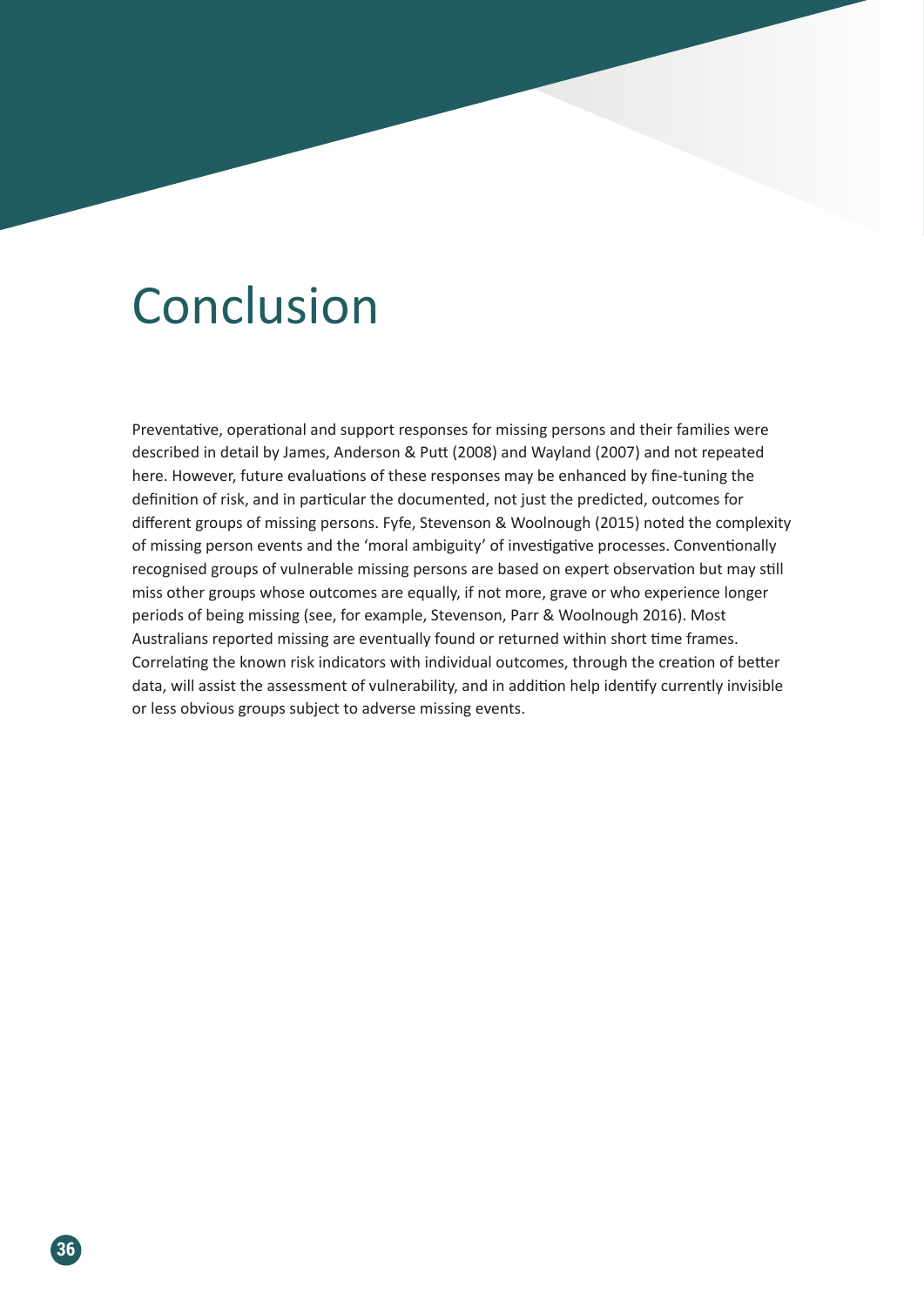## References

*URLs correct as at November 2017*

Abrahams C & Mungall R 1992. *Runaways: Exploding the myths*. London: National Children's Home

- Attorney-General's Department 2016. *Hague Convention application statistics (September 2016)*. https://www.ag.gov.au/FamiliesAndMarriage/Families/InternationalFamilyLaw/Pages/ InternationalParentalChildAbduction.aspx
- Australian New Zealand Policing Advisory Agency 2015. *Missing persons: A policy for Australian policing 2015*. Melbourne: ANZPAA
- Bayliss A & Quinton P 2013. *Risk, bureaucracy and missing persons: An evaluation of a new approach to the initial police response*. London: College of Policing
- Biehal N, Mitchell F & Wade J 2003. *Lost from view: Missing persons in the UK*. Bristol: The Policy Press
- Biehal N & Wade J 2000. Going missing from residential and foster care: Linking biographies and contexts. *British Journal of Social Work* 30(2): 211–225
- Biehal N & Wade J 1999. Taking a chance? The risks associated with going missing from substitute care. *Child Abuse Review* 8(6): 366–376
- Bricknell S & Renshaw L 2016. *Missing persons in Australia, 2008–2015*. Statistical Bulletin no. 1. Canberra: Australian Institute of Criminology. http://www.aic.gov.au/publications/current series/sb/sb001.html
- Canadian Government 2016. National inquiry into missing and murdered Indigenous women and girls. http://www.mmiwg-ffada.ca/
- Foy S 2006. *A summary of the key points from 'Profiling missing persons within New South Wales'* (Summary of doctoral thesis). Charles Sturt University
- Fyfe NR, Parr H, Stevenson O & Woolnough P 2015. 'To the end of the world': Space, place, and missing persons investigations. *Policing* 9(3): 275–283. DOI: 10.1093/police/pav025
- Fyfe NR, Stevenson O & Woolnough P 2015. Missing persons: The processes and challenges of police investigation. *Policing and Society* 25(4): 409–425
- Gibb G & Woolnough P 2007. *Missing persons: Understanding, planning and responding*. Aberdeen: Grampian Police
- Hedges C 2002. *Missing you already: A guide to the investigation of missing persons*. London: Home Office
- Henderson M & Henderson P 1998. *Missing people: Issues for the Australian community*. Canberra: Australian Bureau of Criminal Intelligence
- Henderson M, Henderson P & Kiernan C 2000. Missing persons: Incidence, issues and impacts. *Trends & issues in crime and criminal justice* no. 144. Canberra: Australian Institute of Criminology. http://www. aic.gov.au/publications/current series/tandi/141-160/tandi144.html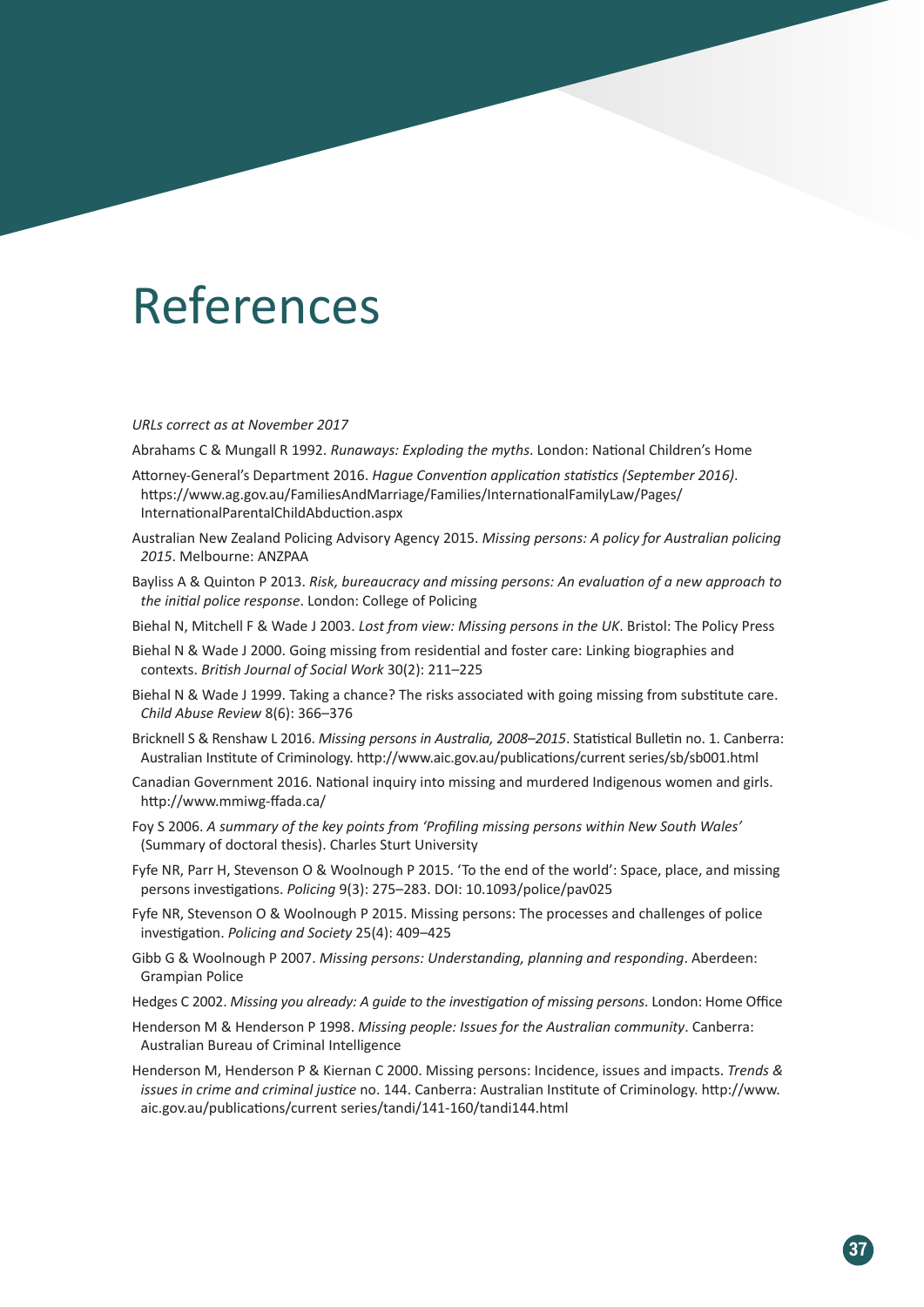- Hill L, Taylor J, Richards F & Reddington S 2014. 'No-one runs away for no reason': Understanding safeguarding issues when children and young people go missing from home. *Child Abuse Review* 25(3): 192–204. DOI: 10.1002/car.2322
- Holmes L, Woolnough P, Gibb GJ, Lee RM & Crawford M 2013. *Missing persons and mental health*. Paper presented to the 1st International Conference on Missing Adults and Children, June 2013, Portsmouth, UK
- James M, Anderson J & Putt J 2008. *Missing persons in Australia*. Research and public policy series no. 86. Canberra: Australian Institute of Criminology. http://www.aic.gov.au/publications/current series/ rpp/81-99/rpp86.html
- National Crime Agency and UK Missing Persons Bureau 2014. *Missing persons: Data and analysis 2012–13*. London: NCA. http://missingpersons.police.uk/en/resources/missing-persons-dataanalysis-2012-13
- Newiss G 2011. *Learning from fatal disappearances: A report by missing people*. London: Missing People
- Newiss G 2004. Estimating the risk faced by missing persons: A study of homicide victims as an example of an outcome-based approach. *International Journal of Police Science and Management* 6(1): 27–36
- Newiss G & Traynor M-A 2013. *Taken: A study of child abduction in the UK*. London: Parents and Abducted Children Together
- Patterson GT 2007. Examining missing person police reports to identify the service needs of runaway youth and their families. *Journal of Human Behavior in the Social Environment* 16(3): 73–88
- Perkins D, Roberts P & Feeney G 2011. *The UK Missing Person Behaviour Study*. Ashington, Northumberland: Centre for Search Research
- Queensland Family and Child Commission 2016. *When a child is missing: Remembering Tiahleigh: A report into Queensland's children missing from out-of-home care*. Queensland: Queensland Family and Child Commission. https://www.qfcc.qld.gov.au/when-a-child-is-missing
- Queensland Police Service 2016. Amber alerts. https://www.police.qld.gov.au/EventsandAlerts/alerts/ Child-Abduction-Alerts.htm
- Rees G 1993. *Hidden truths: Young people's experiences of running away*. London: The Children's Society
- Rees G & Lee J 2005. *Still running II: Findings from the second National Survey of Young Runaways*. London: The Children's Society
- Sedlak AJ, Finkelhor D, Hammer H & Schultz DJ 2002. *National estimates of missing children: An overview*. Washington DC: US Government Printing Office
- Shalev Greene K 2011. Children who go missing repeatedly and their involvement in crime. *International Journal of Police Science and Management* 13(1): 29–36
- Smith R & Shalev Greene K 2015. Recognizing risk: The attitudes of police supervisors to the risk assessment process in missing person investigations. *Policing* 9(4): 352–361
- Stevenson O, Parr H & Woolnough P 2016. Missing women: Policing absence. *Transactions of the Institute of British Geographers* 42(2): 220–226
- Stevenson O, Parr H, Woolnough P & Fyfe 2013. *Geographies of missing people: Processes, experiences, responses*. http://www.geographiesofmissingpeople.org.uk
- Tarling R & Burrows J 2004. The nature and outcome of going missing: The challenge of developing effective risk assessment procedures. *International Journal of Police Science and Management* 6(1): 16–26
- Vo QT 2015. *6000 cases of missing and absent persons: Patterns of crime harm and priorities for resource allocation* (Master's thesis). University of Cambridge. http://www.crim.cam.ac.uk/alumni/theses/
- Wade J & Biehal N 1998. *Going missing: Young people absent from care*. Chichester: Wiley
- Wayland S 2007. *Supporting those who are left behind: a counselling framework to support families of missing persons*. Sydney: Australian Federal Police